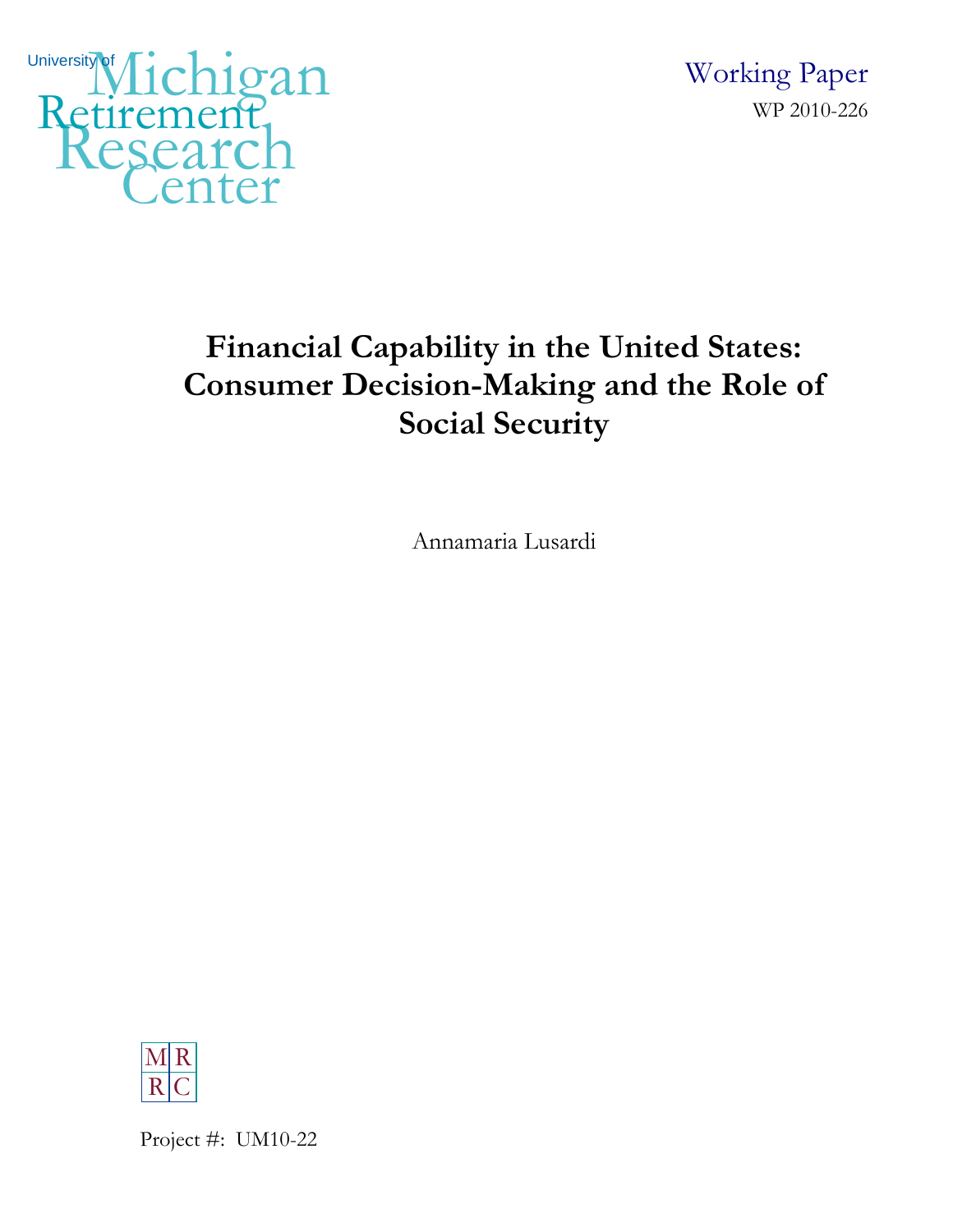# **Financial Capability in the United States: Consumer Decision-Making and the Role of Social Security**

**Annamaria Lusardi** 

Dartmouth College and Financial Literacy Center

September 2010

Michigan Retirement Research Center University of Michigan P.O. Box 1248 Ann Arbor, MI 48104 http://www.mrrc.isr.umich.edu/ (734) 615-0422

# **Acknowledgements**

This work was supported by a grant from the Social Security Administration through the Michigan Retirement Research Center (Grant # 10-M-98362-5-01). The findings and conclusions expressed are solely those of the author and do not represent the views of the Social Security Administration, any agency of the Federal government, or the Michigan Retirement Research Center.

#### **Regents of the University of Michigan**

Julia Donovan Darrow, Ann Arbor; Laurence B. Deitch, Bingham Farms; Denise Ilitch, Bingham Farms; Olivia P. Maynard, Goodrich; Andrea Fischer Newman, Ann Arbor; Andrew C. Richner, Grosse Pointe Park; S. Martin Taylor, Gross Pointe Farms; Katherine E. White, Ann Arbor; Mary Sue Coleman, ex officio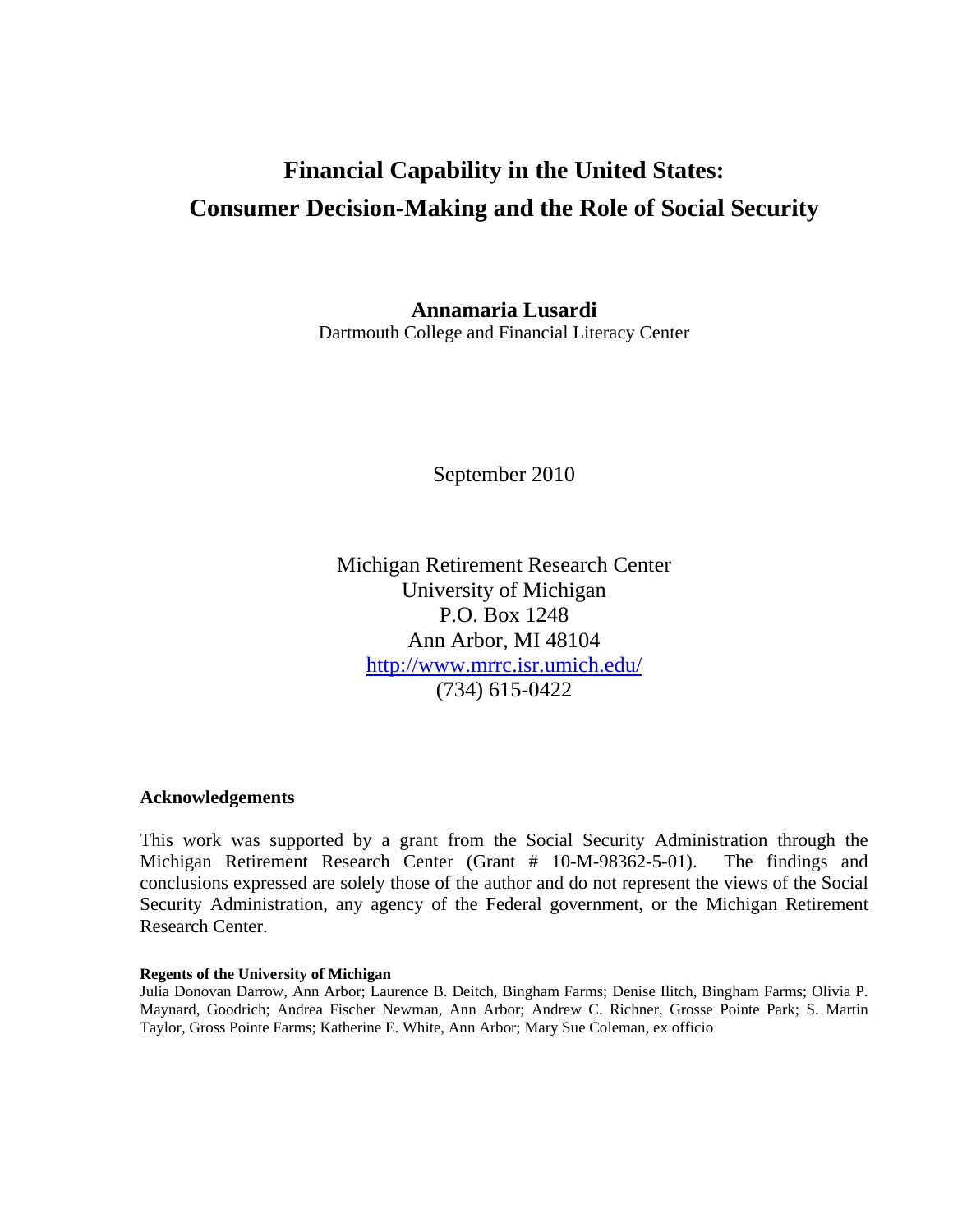# **Financial Capability in the United States: Consumer Decision-Making and the Role of Social Security**

#### **Abstract**

This paper analyzes new data from the 2009 National Financial Capability Study. This survey provides information to assess how American households make financial decisions, how they are faring under current economic conditions, and in what ways financial knowledge contributes to financial capability. In addition, it includes data about the information that the Social Security Administration (SSA) provides to consumers. The paper finds that the majority of individuals do not plan for retirement or make provisions against shocks. Debt management often results in sizable interest payments and fees and it is notable how many individuals have used high-cost methods of borrowing in the past five years. Levels of financial knowledge are strikingly low and many respondents do not possess knowledge of basic concepts. Social Security has taken steps to provide information about what individuals will expect to receive when they retire. The self-reported evidence provided in the survey shows that the information has been used by about a quarter of the population who acknowledge receiving the statement. Moreover, there are large differences among use in demographic groups and some of the more vulnerable populations, such as African-Americans, those hit by shocks, and single and separated individuals are more likely to use the statement.

#### **Authors' Acknowledgements**

The research reported herein was conducted pursuant to a grant from the U.S. Social Security Administration (SSA) to the Michigan Retirement Research Center, funded as part of the Retirement Research Consortium. The author thanks Chris Bumcrot and Judy Lin for help with the data, Ben Rump for excellent research assistance, and Audrey Brown for comments and editorial support. Opinions and errors are solely those of the author.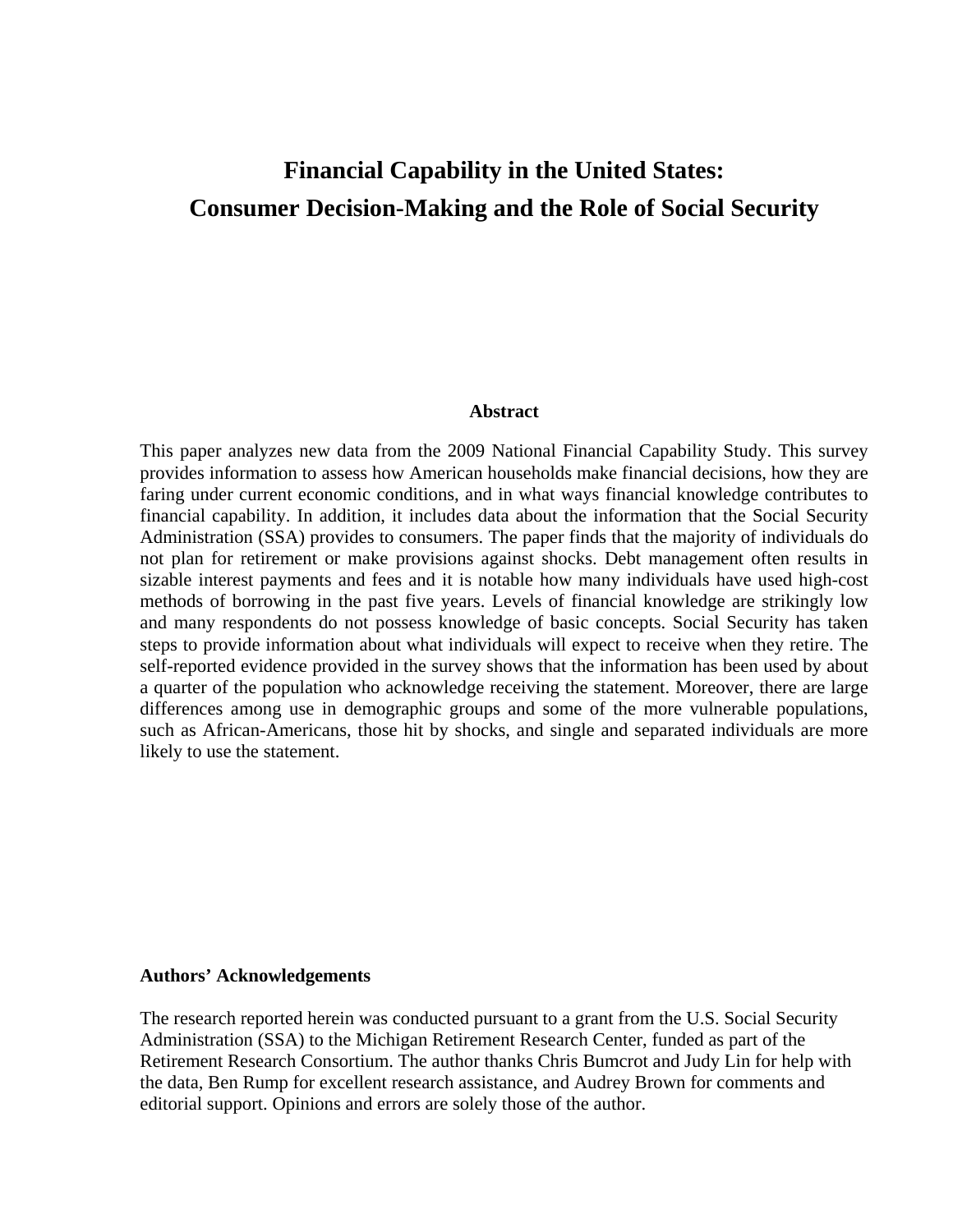# **RESEARCH QUESTION AND POLICY RELEVANCE**

This paper analyzes data from the 2009 National Financial Capability Survey, which the principal investigator helped design. This survey provides new and unique information to assess how American households make financial decisions, how they fare in current economic conditions, and in what ways financial knowledge contributes to financial capability. Moreover, several questions about the provision of information from the Social Security Administration (SSA) have been added to the survey, and it is possible to assess whether this information has consequences for behavior. The Social Security program provides more than half of the income for two-thirds of the elderly population, and represents 90 percent of income for 34 percent of the elderly population (*Fast Facts & Figures About Social Security,* 2004), so information about expected Social Security benefits should be an important factor in most retirement decisions.

This research is informative for policy in several ways. First, the analysis indicates which groups are most prone to poor financial decision-making and whether greater financial literacy enhances financial capability. Second, it is possible to evaluate the effect of information about Social Security benefits on consumer behavior. Finally, findings from this research could be used to design financial education programs that are more effective in fostering financial capability.

#### **PREVIOUS RESEARCH**

Over the last decade, several researchers have started to explore whether individuals are well-equipped to make financial decisions. Bernheim (1995, 1998) was among the first to document that many U.S. consumers display low levels of financial literacy. Hilgert, Hogarth, and Beverly (2003) report that most Americans fail to understand basic financial concepts,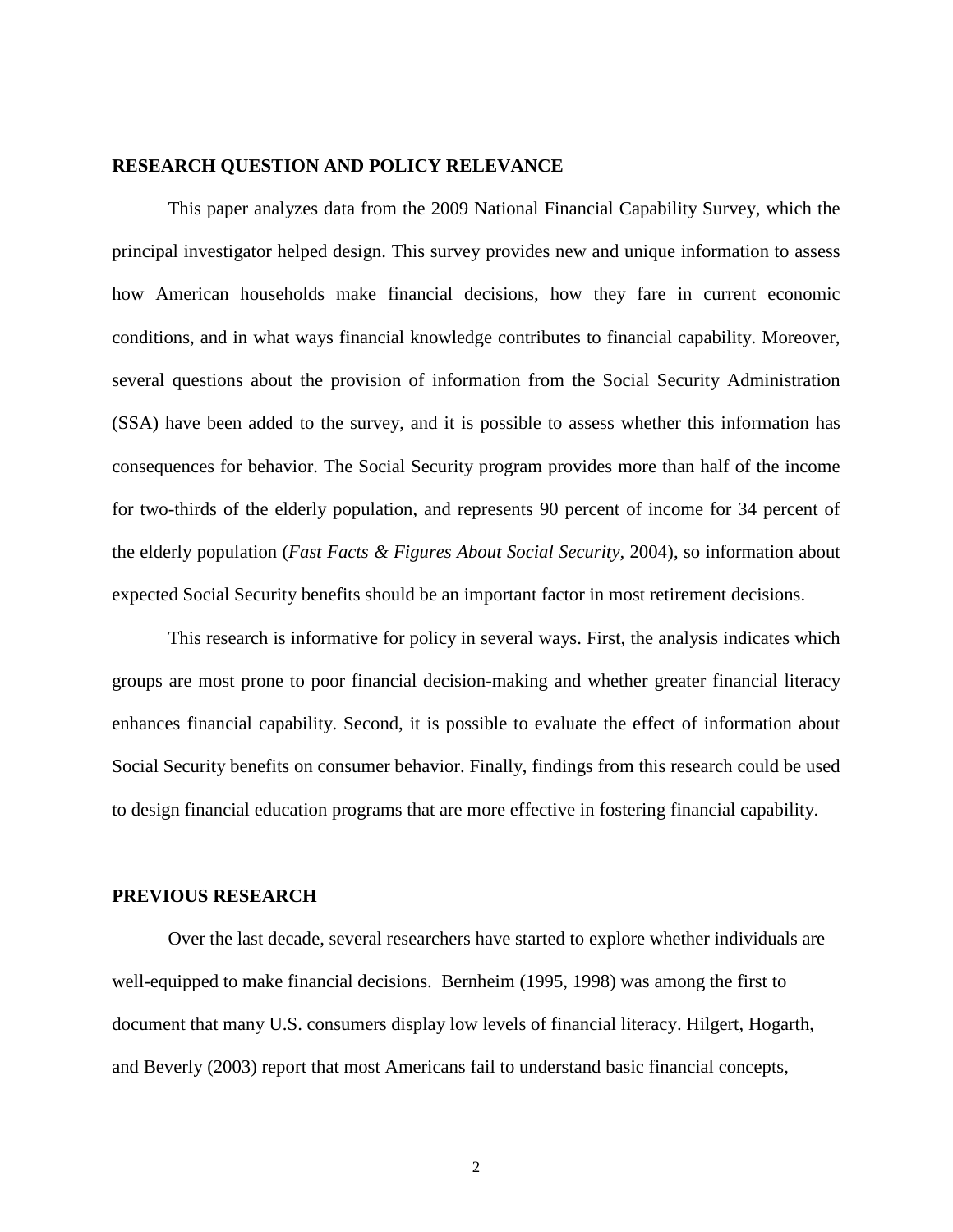particularly those relating to bonds, stocks, and mutual funds. This problem may persist for some time. The National Council on Economic Education's report (NCEE 2005) shows a widespread lack of knowledge regarding fundamental economic concepts among high school students, confirming similar findings by the Jump\$tart Coalition for Personal Financial Literacy (Mandell, 2008).

Low financial skill levels are not only a U.S. problem: The 2005 report on financial literacy by the Organisation for Economic Co-operation and Development (OECD) and Smith and Stewart (2008) document low levels of financial literacy in several countries. Similarly, the Survey of Health, Aging and Retirement in Europe (SHARE) shows that respondents score poorly on financial numeracy and literacy scales (Christelis, Jappelli, and Padula, 2010).

 Lusardi and Mitchell's (2006, 2008a) module on planning and financial literacy for the 2004 Health and Retirement Study (HRS) provides further evidence of financial illiteracy. They find that many older (50+) individuals cannot do simple interest-rate calculations, such as calculating how money would grow at an interest rate of 2%, and do not know about the workings of inflation and risk diversification. Similar results are seen in a sample of early Baby Boomers (ages 51–56) and among young adults (23–27): most respondents display low numeracy and a very limited knowledge of the power of interest compounding (Lusardi and Mitchell, 2007a, 2008b; Lusardi, Mitchell, and Curto, 2010).

Financial literacy has been linked to saving behavior and portfolio choice. For example, the less financially literate are found to be less likely to plan for retirement (Lusardi and Mitchell, 2006, 2007b, 2008a), to accumulate wealth (Stango and Zinman, 2009), and to participate in the stock market (van Rooij, Lusardi, and Alessie, 2007; Kimball and Shumway, 2006). Moreover, less literate individuals are less likely to choose mutual funds with lower fees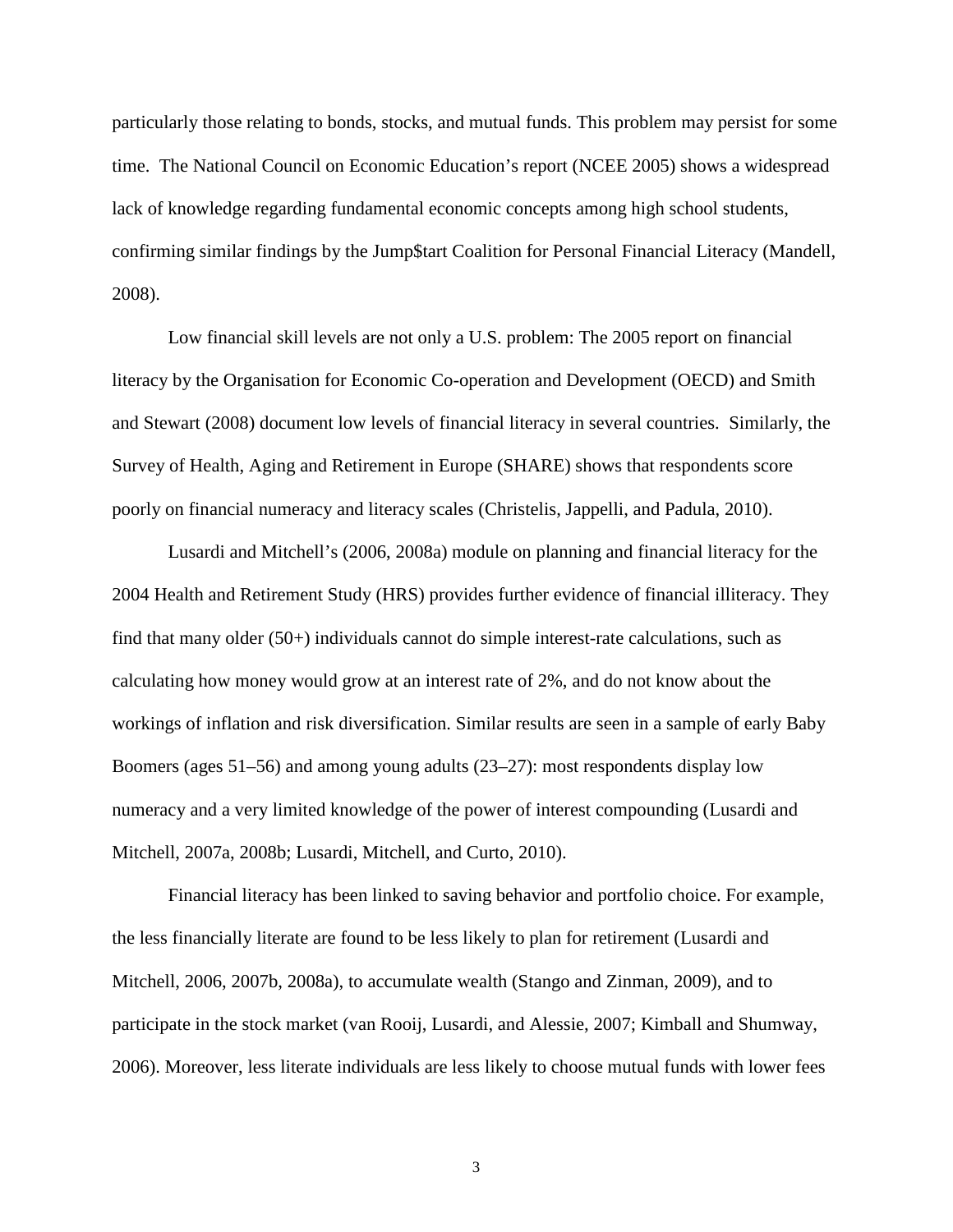(Hastings and Tejeda-Ashton, 2008). There is evidence that financial literacy affects debt as well. Moore (2003) reports that respondents with lower levels of financial literacy are more likely to have costly mortgages. Similarly, Campbell (2006) shows that individuals with lower incomes and lower education levels—characteristics that are strongly related to financial literacy—are less likely to refinance their mortgages during a period of falling interest rates. Lusardi and Tufano (2009a) show that those with low literacy are more likely to engage in high-cost borrowing.

# **RESEARCH DATA AND METHODOLOGY**

 $\overline{a}$ 

The National Financial Capability Study consists of three linked surveys: (1) the National Survey, a nationally projectable telephone survey of 1,488 American adults; (2) the State-by-State Survey, a state-by-state online survey of approximately 25,000 American adults (roughly 500 per state, plus the District of Columbia); and (3) the Military Survey, an online survey of 800 military service members and spouses. This paper uses data from the National Survey, administered to respondents between May and July of 2009. The primary sample of 1,200 respondents was constructed to be representative of the general adult U.S. population. To ensure a sufficient number of respondents for the analysis, African-Americans, Hispanics, Asian-Americans, and adults with less than a high school education were oversampled. The total number of respondents in the sample was 1,488. The data collection and design of the survey instruments was supported by FINRA Investor Education Foundation.<sup>[1](#page-5-0)</sup>

It's worth noting that a handful of other countries have so far collected data on financial literacy/ financial capability. The United Kingdom was among the first to design a survey on

<span id="page-5-0"></span><sup>&</sup>lt;sup>1</sup> More information about this survey is provided at:  $\frac{http://www.finrafoundation.org/resources/research/p120478}{}$  and in Lusardi (2010).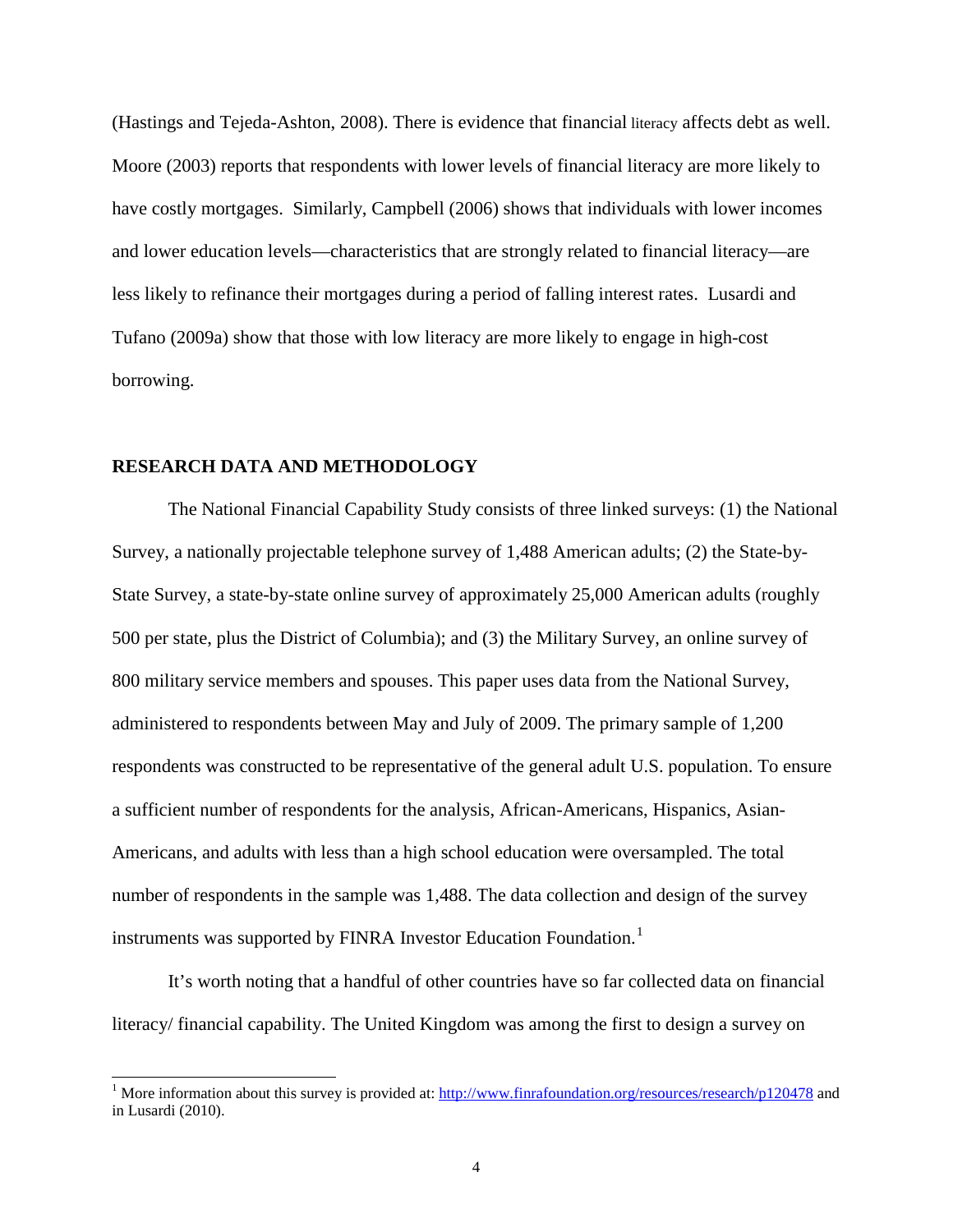financial capability, in 2005, and similar initiatives have been undertaken in New Zealand, Australia, Ireland, Canada, and the Netherlands (Atkinson, McKay, Kempson, and Collard, 2006). New Zealand is one of the few countries to have followed up with a second survey: a 2009 survey was designed to assess the changes in financial knowledge and behavior of New Zealanders over a three-year span.

The overarching research objectives of the U.S. financial capability survey were to benchmark key indicators of financial capability and evaluate how these indicators vary with underlying demographic, behavioral, attitudinal, and financial literacy characteristics. Financial capability cannot be judged simply by looking at one indicator. Rather, it covers several aspects of behavior. Consistent with the surveys that have been done in other countries, these behavior aspects include how people manage their resources, how they make financial decisions, the skill set they use in making such decisions, and the search and information elaboration that goes into those decisions.

While the survey data provide a richer set of information, this paper focuses on four main areas to assess Americans' financial capability:

(1) Making ends meet

(2) Planning ahead

(3) Choosing and managing financial products

(4) Financial literacy and self-assessed skills

The simple statistics reported below paint a picture of the current state of financial capability in the U.S. population and of who is less (or more) financially capable. $<sup>2</sup>$  $<sup>2</sup>$  $<sup>2</sup>$ </sup>

# **(1) Making ends meet**

 $\overline{a}$ 

<span id="page-6-0"></span> $2^2$  For a detailed discussion of financial capability, see Lusardi (2010).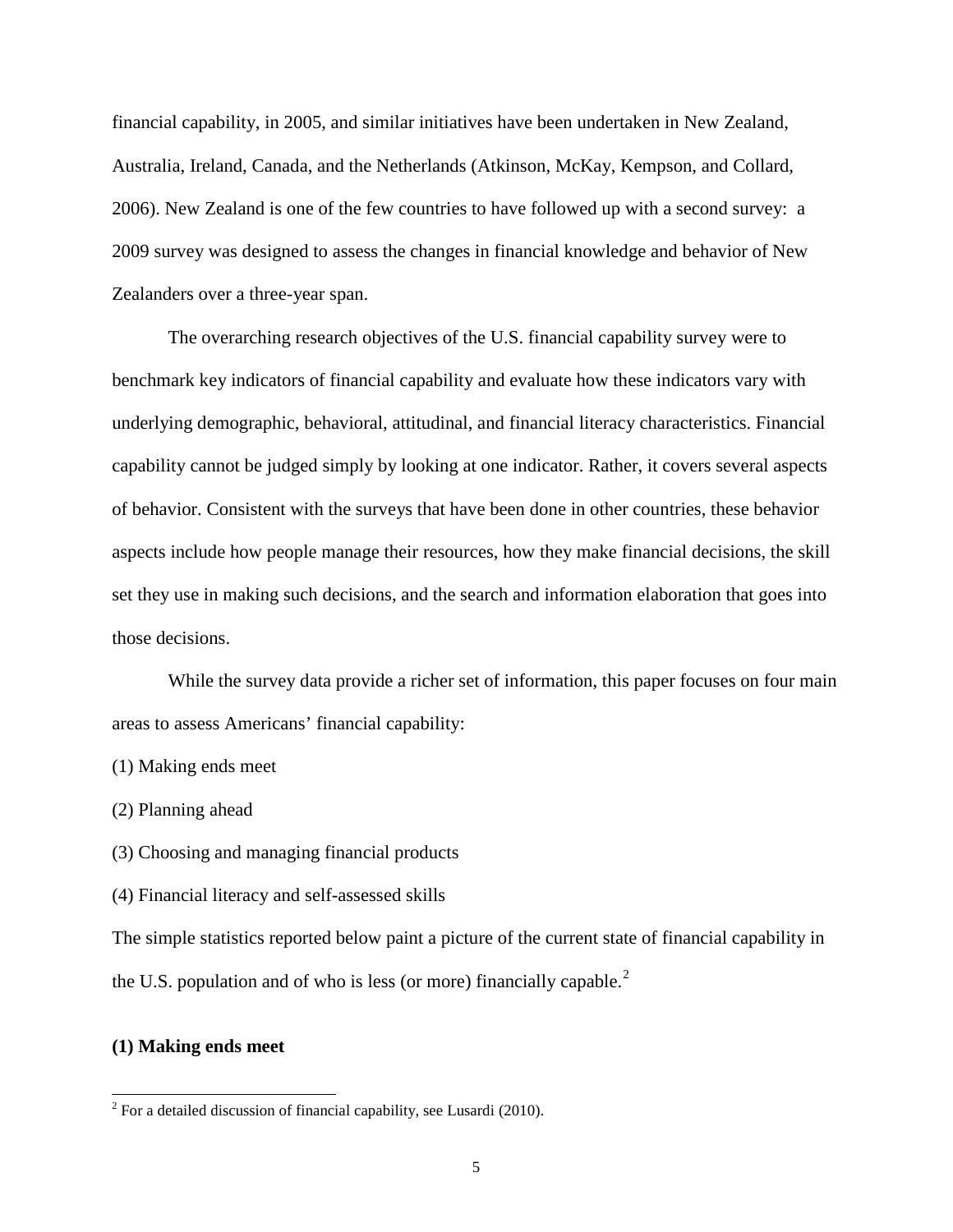A key building block of financial capability is the ability to make ends meet, which can be measured by examining how people deal with everyday financial matters and the extent to which they balance monthly income and expenses to avoid overspending. The data indicate several signs of financial strain among American adults.

As reported in Table 1, almost half of Americans reported having trouble keeping up with monthly expenses and bills (with almost 14 percent of survey respondents stating it is very difficult to do so and 35 percent finding it somewhat difficult). Difficulty with making ends meet is particularly high among the young and those with low income (income less than \$25,000).

The recent economic crisis has hit individuals hard, hindering their ability to make ends meet. One-third of respondents to the survey stated they had experienced a large and unexpected drop in income during the past year. Workers earning less than \$25,000 a year and Hispanics appear to have been especially hard hit, with 41 percent and 43 percent, respectively, reporting a drop in income. Across all demographic groups, those who suffered large decreases in income were more likely to report having difficulties covering their expenses.

#### **(2) Planning ahead**

There are several life events that families need to plan for, such as retirement. And because the future is inherently uncertain, families also need to make provisions to buffer themselves against shocks. Being able to weather shocks not only contributes to financial stability at the micro level but also increases stability of the macro economy.

#### *Rainy day funds*

One important finding of the data is the lack of rainy day funds for a large part of the population. Only 49 percent of respondents have set aside emergency or rainy day funds that would cover expenses for 3 months in case of sickness, job loss, economic downturn, or other emergency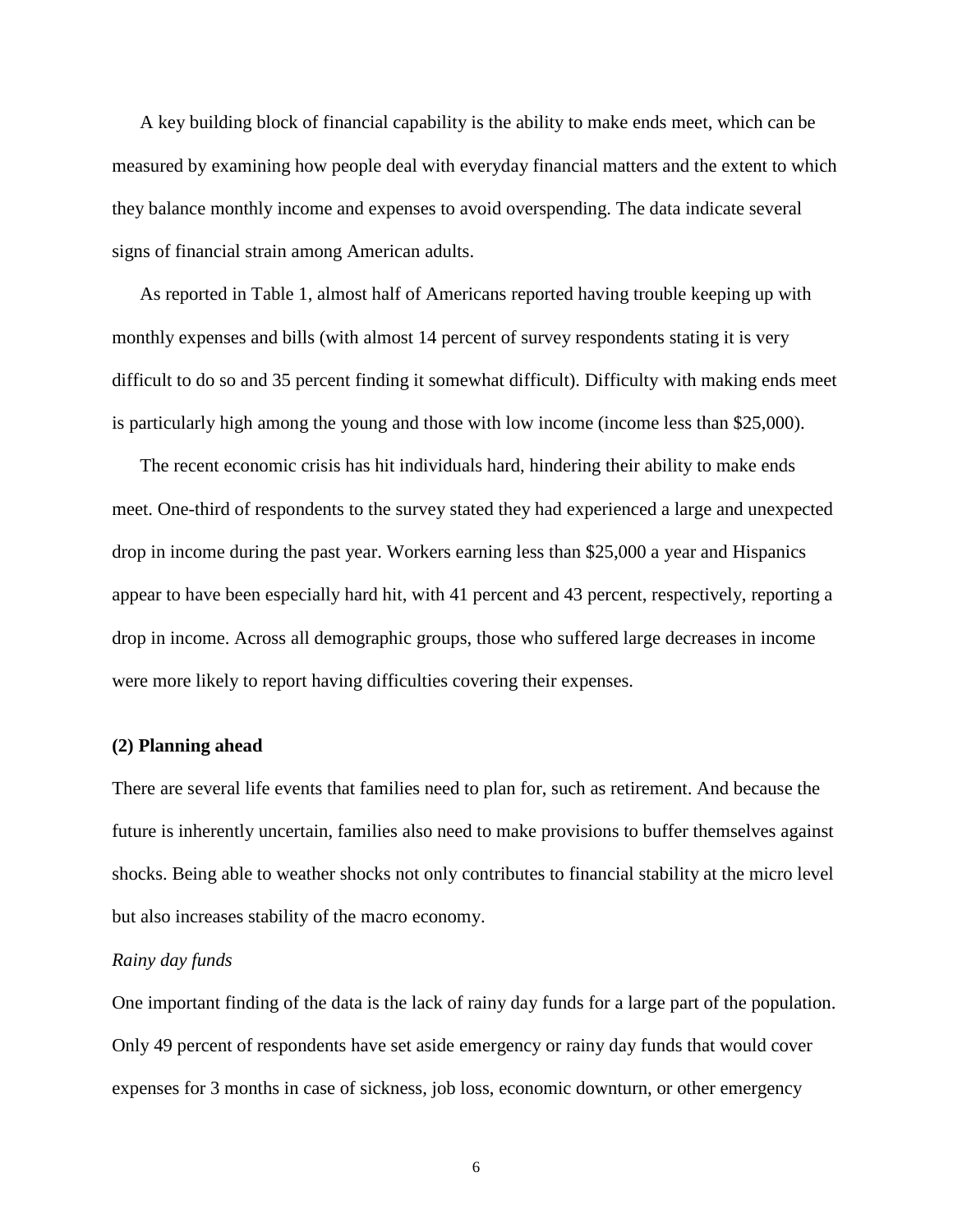(Table 1). Thus, many families would not be able to draw on personal financial resources if hit by a shock. And those without rainy day funds are more likely to be hit by shocks. While in the overall respondent population, 33 percent reported having experienced a large decrease in income in the past 12 months, among those without rainy day funds, the proportion is 40 percent. Thus, while some may not have an emergency fund because a shock depleted their buffer stock of savings, the economy is fragile to shocks.

These findings are consistent with the results from the Global Economic Crisis survey, a survey fielded between June and September of 2009 in thirteen countries including the United States by the survey research firm TNS Global. To assess Americans' confidence in their ability to cope with a small financial shock, respondents were asked how confident they were that they could come up with \$2,000 if an unexpected need arose within the next month. As many as 46 percent of Americans stated they cannot or are not confident they could come up with \$2,000 in a month's time (Lusardi, Schneider, and Tufano, 2010). The widespread lack of modest buffer stocks of savings makes the current economy overly vulnerable to unexpected events.

Vulnerability to shocks is not only widespread in the population but it is particularly severe among some demographic groups. A small fraction of the young (age 18–29) and those with low income have emergency funds. However, income and age are not the sole predictors of having rainy day funds. Even those with income above \$75,000 and those who should be at the peak of wealth accumulation (age 45–59) do not always make provisions for shocks. Conversely, some low-income individuals and young adults do make provisions.

# *Planning for retirement*

 In addition to not preparing for unforeseen emergencies, people do not prepare for predictable events. Despite the changes in the pension landscape in the past twenty years and the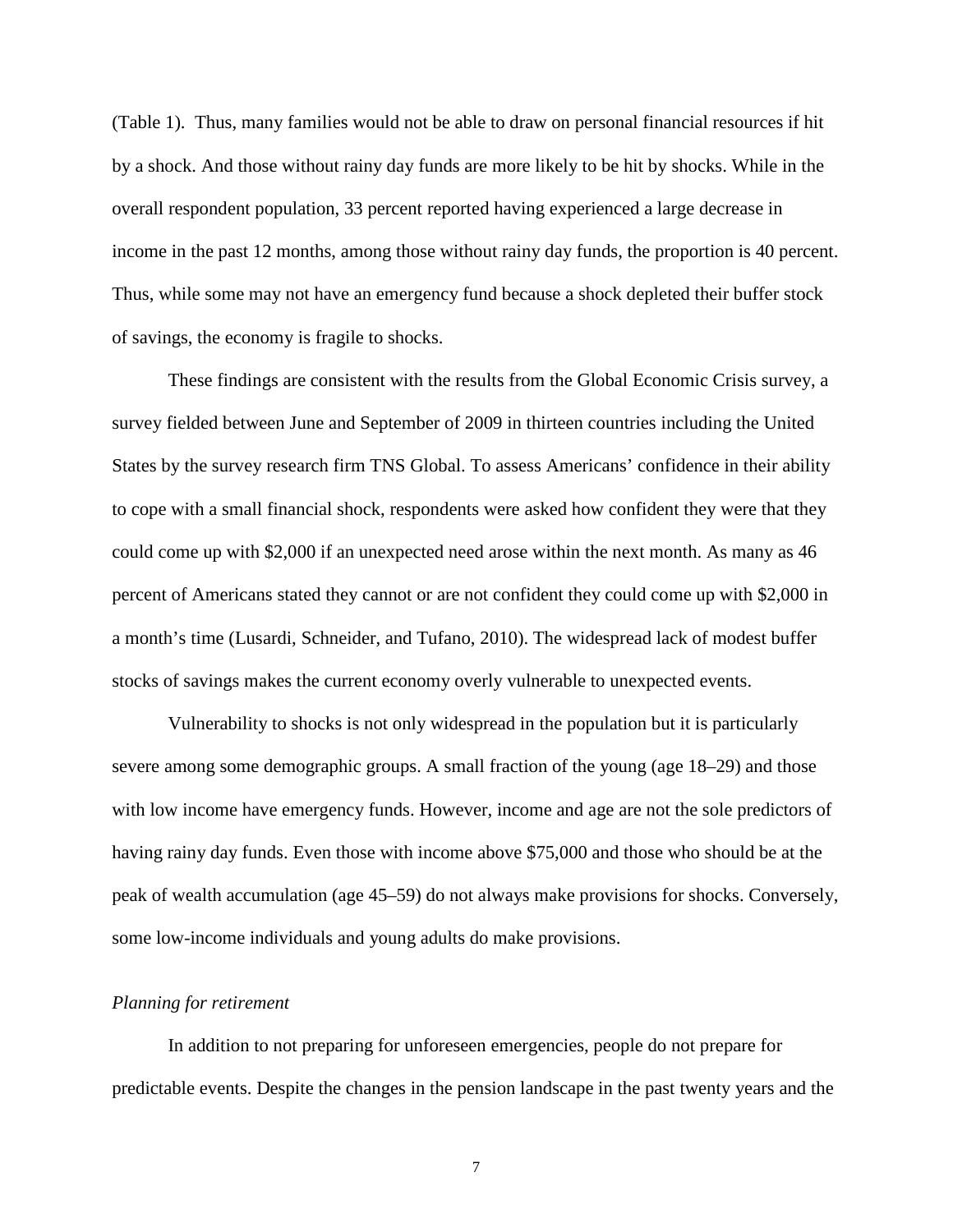increased individual responsibility for financial security after retirement, the majority of Americans have not done any retirement planning. Making decisions about how much to save in order to afford a comfortable retirement requires collecting information about several important variables (including Social Security and pension benefits) and doing some, even rudimentary, calculations. Yet, when asked whether they have ever tried to figure out how much they need to save for retirement, only 42 percent of respondents who are not retired said they had.

 Lack of planning is high not only among young respondents, but also among older adults: only 51 percent of respondents who are 45–59 years old and not yet retired have tried to calculate how much they need to save for retirement. Thus, while the proportion of planners increases with age, even close to retirement only a little more than half of older individuals have attempted to calculate how much they need to save. Among low-income respondents, we see that retirement planning is low or even nonexistent. These findings are consistent with data on retirement planning from other surveys, such as the Health and Retirement Study and Retirement Confidence Survey. Those surveys as well document lack of retirement planning, even when retirement is not far away (Lusardi, 1999, 2009; Yakoboski and Dickemper, 1997).

# **(3) Choosing and managing financial products**

There is a lot of information in the survey on how individuals choose and manage financial products, from how people manage their liquidity, how they borrow, and their exposure to financial market risks. I will focus on one specific behavior in the paper, which is high-cost borrowing. One of the striking results of this survey is the sizable share of Americans who engage in alternative forms of borrowing, such as taking out an auto-title loan, a "payday" loan, getting an advance on tax refunds, using pawn shops, or using a rent-to-own store. All of these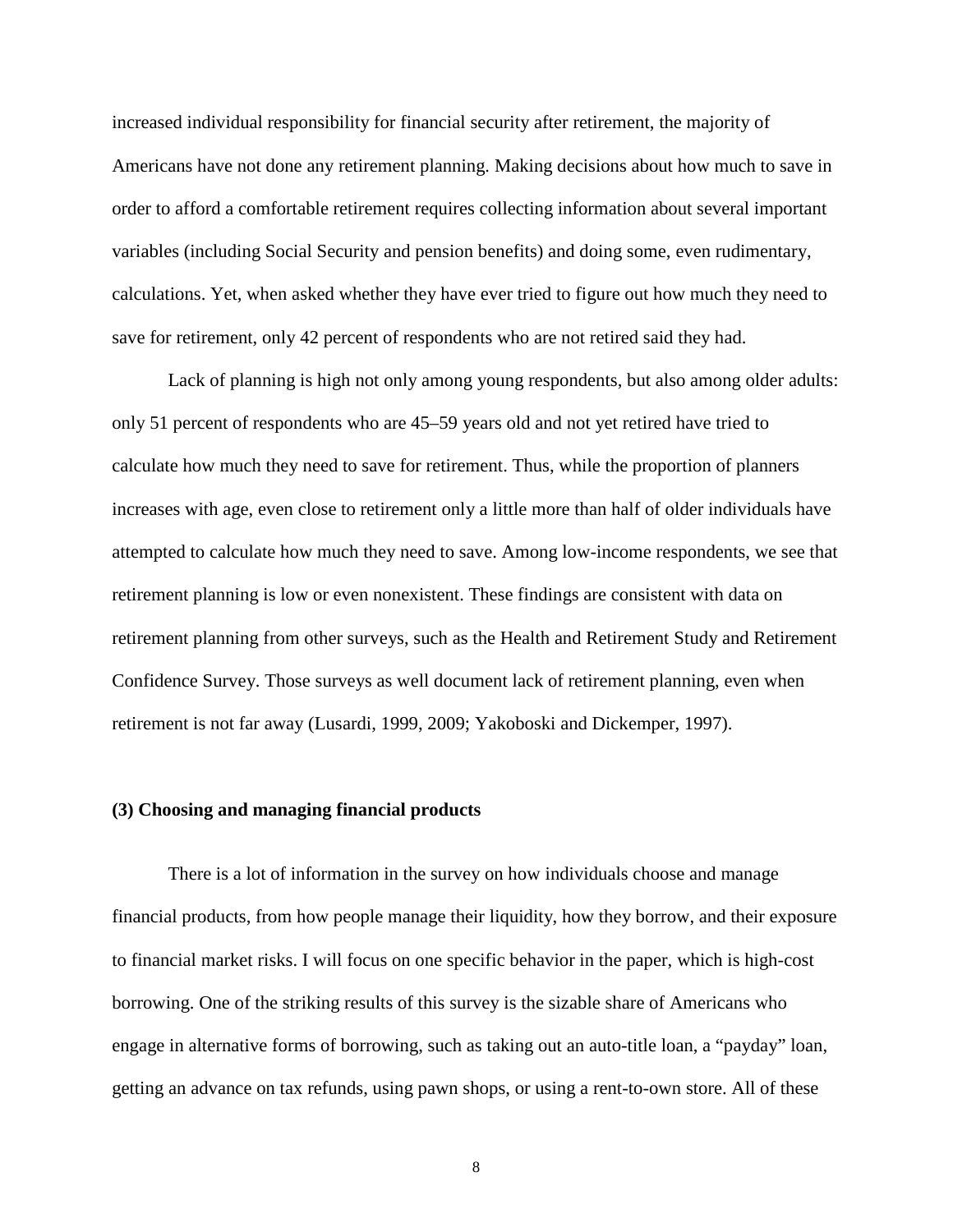borrowing methods usually charge high interest rates; much higher than are charged by banks or by credit card companies. As described in Table 1, while a small fraction of the population has used each method of borrowing, as many as 23 percent have used one of these methods in the last five years. The use of these alternative methods of borrowing is also highly correlated: those who have used pawn shops are more likely to have used an advance on tax refunds or taken out a payday loan and vice versa. Most importantly, these alternative methods of borrowing are disproportionately—though not exclusively—used by those who are unbanked. Thus, lack of a bank account is likely to result in the utilization of high-cost borrowing. Many of the users of these alternative methods also do not have credit cards. Lack of formal ways of borrowing often translates into heavier use of high-cost borrowing.

The high interest rates and fee payments that high-cost borrowing generates are paid by the most frequent users of these methods, who are disproportionately the young, those with low income, those without a high school education, and African-Americans and Hispanics.

#### **(4) Financial literacy and self-assessed skills**

 In order to make financial decisions, individuals have to be equipped with some skills that allow them to understand and process the information that is often a required input for decisions. When asked to assess their financial knowledge, most respondents give themselves high scores. On a scale from 1 to 7, where 1 indicates very low and 7 very high financial knowledge, 38 percent of respondents rate their financial knowledge with scores of 6 or 7. These findings are consistent with the results of other surveys, such as the TNS Survey and the American Life Panel. When asked to assess their financial knowledge, individuals gave themselves high rankings (Lusardi and Tufano, 2009a; Lusardi and Mitchell, 2009).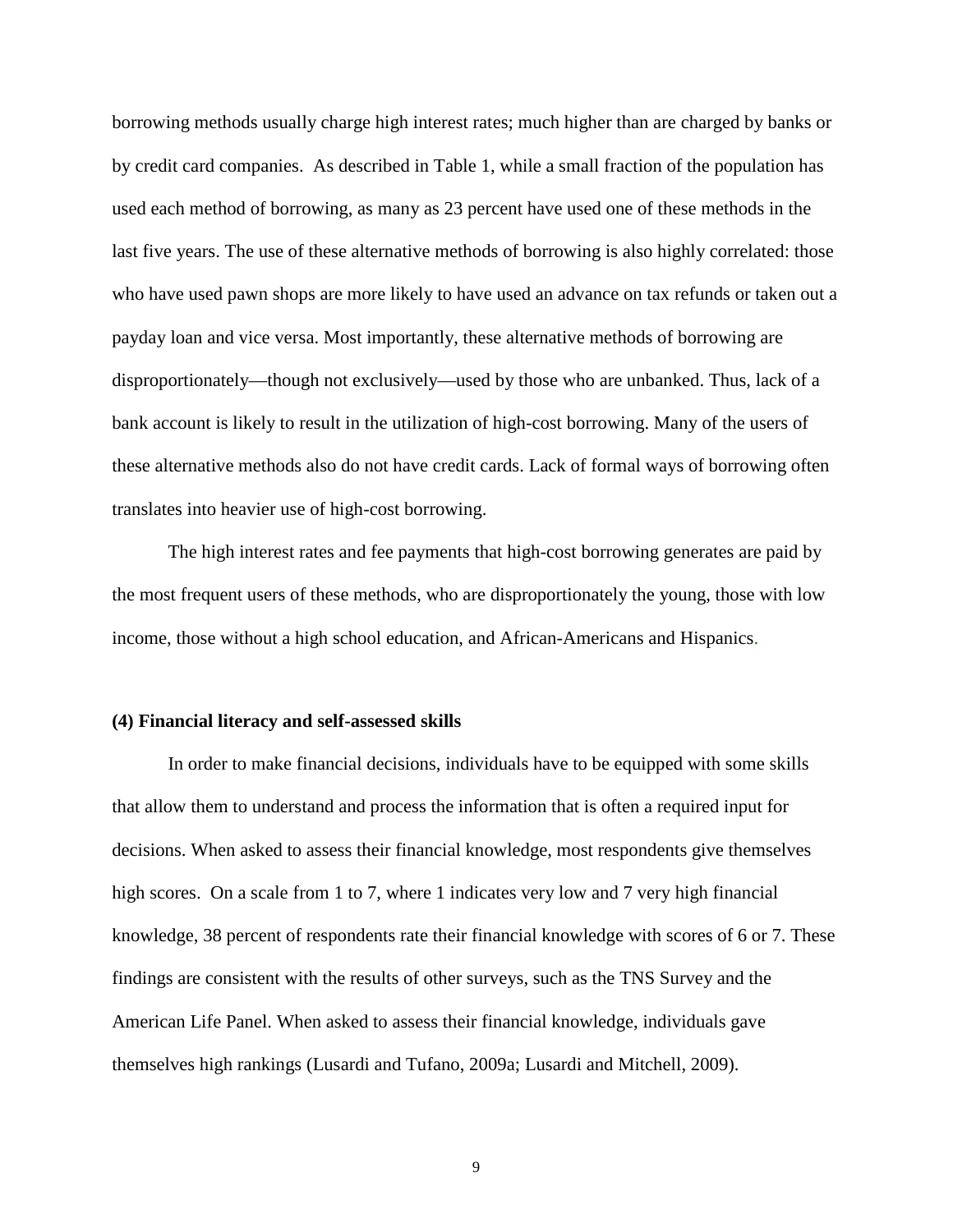To evaluate the actual level of financial knowledge, respondents were exposed to a battery of questions covering fundamental concepts of economics and finance, expressed as they would be in everyday transactions, such as simple calculations about interest rates and inflation, the workings of risk diversification, the relationship between bond prices and interest rates, and the relationship between interest payments and maturity in mortgages.<sup>[3](#page-11-0)</sup>

 While the correct response to individual questions is sometimes high, less than half of respondents answered two questions about interest rates and inflation correctly and less than onethird answered those questions and a question about risk diversification correctly (Table 2a). Less than 10 percent of respondents are able to answer all questions correctly (Table 2b). This is consistent with the findings documented in a variety of other studies using the same questions or a sub-set of the questions used in this survey (Lusardi and Mitchell, 2006, 2009) and highlight not just that people lack financial literacy but also how little they know about rather basic concepts in economics and finance.

Not only is financial illiteracy widespread in the population but it is particularly severe among some groups. As shown in Figure 1, financial literacy is low among women, those with low education, and among African-Americans and Hispanics, as reported in previous work as well (Lusardi and Mitchell, 2006, 2007a, 2009; Lusardi, Mitchell, and Curto, 2009, 2010; Lusardi and Tufano, 2009a, b).

One of the important questions is not only how financial capability measures are related to each other but also what can be done to improve financial capability. In the second part of the paper, I discuss initiatives that SSA has undertaken to improve financial decision-making and retirement planning. In the next section, I examine the relationship between financial literacy and other measures of financial capability.

 $\overline{a}$ 

<span id="page-11-0"></span><sup>&</sup>lt;sup>3</sup> For the exact wording of the questions, see the data appendix.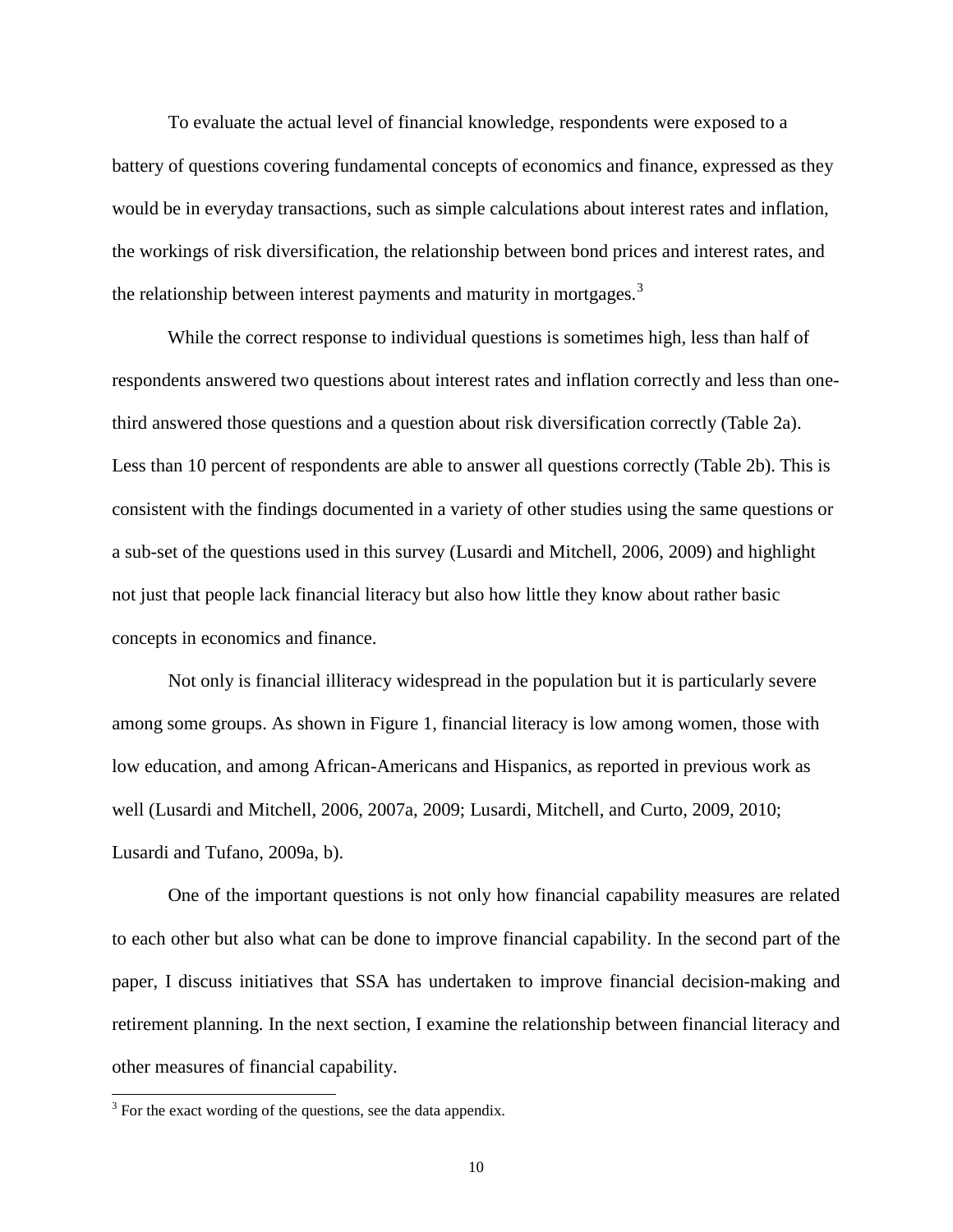#### **DOES FINANCIAL LITERACY AFFECT FINANCIAL DECISION-MAKING?**

As I have argued in previous work, financial literacy is an essential tool for informed consumer choice (Lusardi (2008)). The Financial Capability Study data allow researchers to link financial literacy to financial behavior, such as whether people manage their money so that they are able to pay their bills, whether they put money aside for a rainy day, and whether they engage in highcost borrowing. There has already been a lot of research assessing the link between financial literacy and retirement planning (Lusardi and Mitchell, 2006, 2007a, 2008a, 2009). The use of new data will determine whether this finding is robust and whether it holds in different economic conditions, such as at the height of a financial crisis.

To perform the empirical work, I restrict the sample to respondents who are older than 25 and younger than 65 to exclude students or people still living at home and those who are in the decumulation phase of their life cycle. I also account for a set of variables that can proxy for preferences, lifetime income, and shocks. The list of demographic characteristics includes age and age squared, to capture the hump-shaped profile of financial decisions, and sex, race, and marital status. Moreover, I add dummies for income, education, and retirement status to proxy for lifetime income. I add a dummy for the self-employed as they are very different from the rest of the population both in terms of lifetime income and wealth (Hurst, Lusardi, Kennickell and Torralba, 2010). To proxy for shocks and constraints in the household, I add a dummy for having a large and unexpected drop in income during the past year, for whether the respondent is unemployed, and dummies for the number of children who are financially dependent on the respondent.

I use two measures of financial literacy. The first measure makes use of the answers to the five questions in the survey, which can be divided into basic and advanced financial literacy.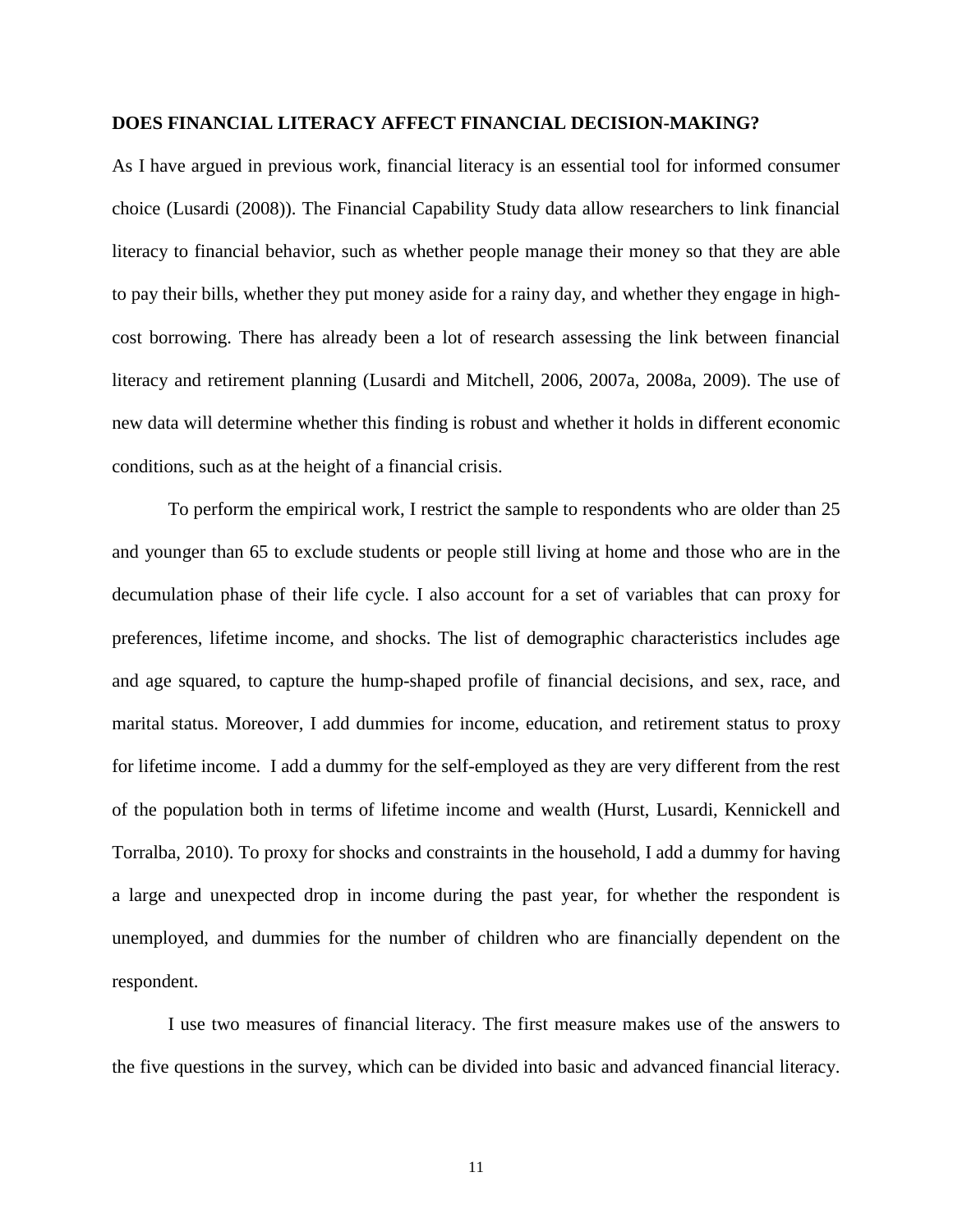The dummy for basic literacy is equal to 1 if the respondent correctly answers either the questions about interest rates, the question about inflation, or the question about mortgages. These are simple questions that assess basic financial knowledge and are answered correctly by a larger percentage of respondents. The dummy for advanced literacy is equal to 1 if the respondent correctly answers the question about risk diversification or the question about bond pricing. These are questions aiming to capture knowledge of more sophisticated concepts, and correct answers classify respondents as having a higher level of financial knowledge. I also use information about self-assessed financial knowledge, as this should also affect financial decisionmaking.

Table 3 reports some of the simple univariate statistics describing the relationship between financial literacy and financial behavior. For all measures, higher levels of financial literacy, measured using subjective and objective methods, are correlated with more planning (both for retirement and for emergencies), lower use of high-cost borrowing methods, and less difficulty in paying bills. I examine next whether this positive relationship holds true when we account for the large set of demographic characteristics that were mentioned above.

As reported in Table 4, financial literacy, in particular advanced literacy, continues to be related to financial behavior even after accounting for a large set of controls, including income and education. Specifically, those who display advanced literacy, are more likely to plan for retirement, are less likely to have problems paying bills, and less likely to use high-cost methods of borrowing. Similarly, those who report high levels of self-assessed literacy are also more likely to plan for retirement and to plan for emergencies, while they are less likely to experience problems paying bills or engage in high-cost borrowing (Table 5).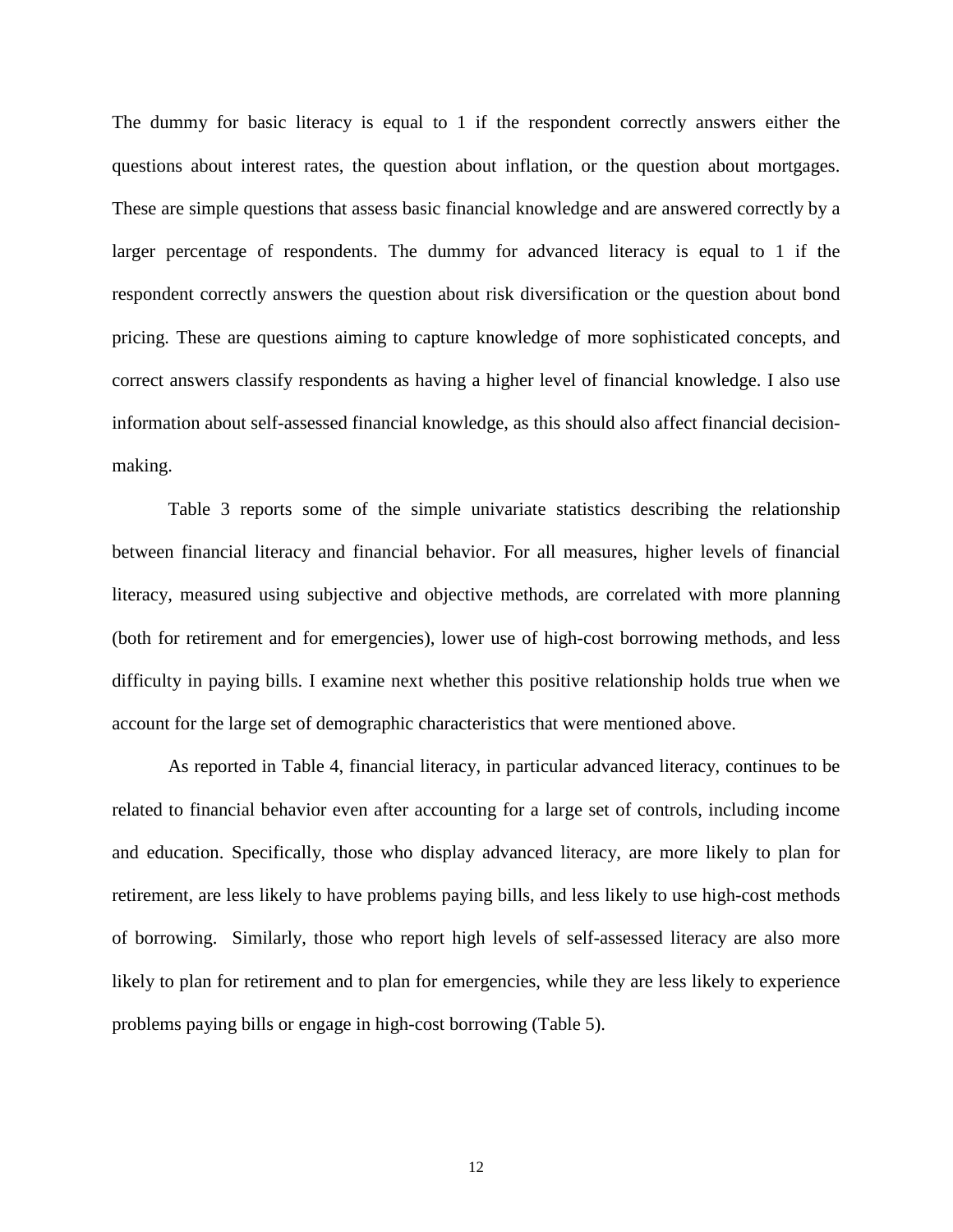These findings are consistent with the evidence provided in other papers. For example, Lusardi and Mitchell (2006, 2008a, 2009) use data from the Health and Retirement Study and the American Life Panel and show that higher levels of financial knowledge lead respondents to plan more for retirement. Given that the questions used in the Financial Capability Survey are mostly a subset of the questions used in those other papers, the relationship between financial literacy and retirement planning seems a robust finding. Moreover, while one can argue that the causality goes in a different direction, Lusardi and Mitchell (2009) show that it is financial literacy that affects retirement planning and not the other way around. Lusardi and Tufano (2009a) have also shown the relationship between financial literacy and debt, a finding which is confirmed in this work. The higher cost of debt that low literacy individuals face may be one reason why financial literacy is found to be related to wealth accumulation (Lusardi and Mitchell, 2006; Stango and Zinman, 2009). Notwithstanding the importance of many variables, those who have higher financial literacy are less likely to have problems with bills, perhaps because they are better planners.

Several other controls in the regressions merit consideration. High education is another important determinant of the quality of financial decision-making and it is important to see that financial literacy still has an effect, above and beyond the effect of education. Moreover, shocks to income have been an important factor in explaining individuals' financial behavior: those who have been hit by large shocks are more likely to experience difficulty paying bills and are more likely to borrow at high costs. Those with many children are also likely to have more difficulties with both debt and paying bills. There are also difference across race, with African-Americans less likely to have emergency funds and more likely to use high-cost methods of borrowing and Hispanics being less likely to use high-cost methods of borrowing.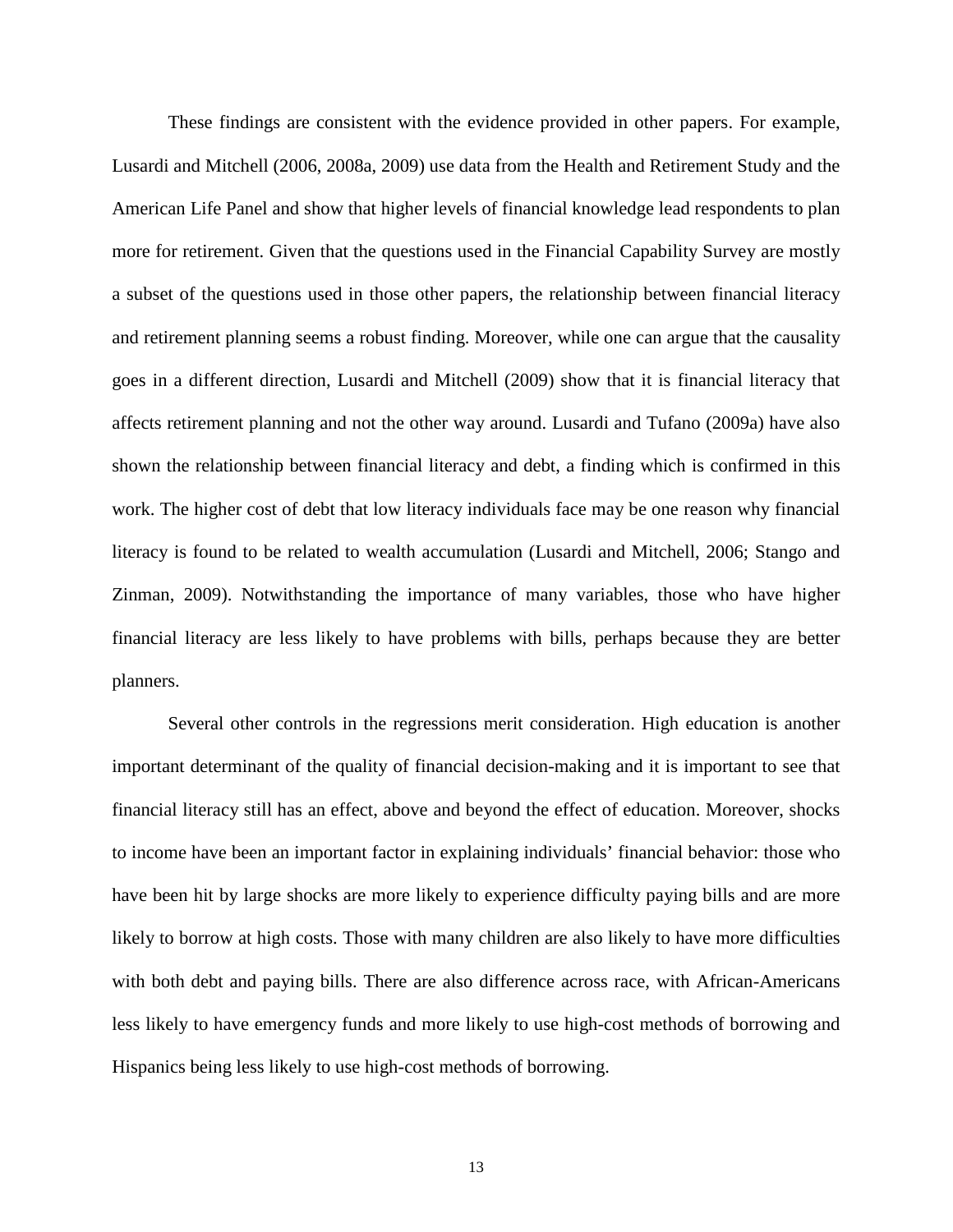# **THE ROLE OF SOCIAL SECURITY**

Beyond improving individuals' financial literacy levels, there are other ways to enhance financial capability. Since 1995, the Social Security Administration has issued statements notifying individuals about their estimated Social Security benefits upon retirement, a very important piece of information that should help workers in their decision-making. Research by Mastrobuoni (2006) suggests that these statements improve workers' knowledge about their expected benefits. However, the effect of the Social Security statement on behavior is mixed and, overall, inconclusive.

The Financial Capability Survey provides a direct way to test whether individuals are

affected by the information provided by SSA. The survey contains the following three questions:

4. In the past 12 months, have you received a statement from the Social Security Administration that tells you how much money you can expect to receive from Social Security when you retire?

1. Yes; 2. No; 3. Don't Know; 4. Refuse to answer.

- 5. [If received statement  $(C12=1)$ ] Have you used the information to decide or adjust your decision about when to stop working?
	- 1. Yes; 2. No; 3. Don't Know; 4. Refuse to answer.
- 6. [If received statement  $(C12 = 1)$ ] Have you used the information to decide or adjust your decision about when to claim your Social Security benefits? 1. Yes; 2. No; 3. Don't Know; 4. Refuse to answer.

The role of Social Security cannot be understated. As illustrated in the chart below,

current retirees interviewed in the survey indicated they rely primarily on Social Security for

their living expenses, while a much lower proportion rely on their accumulated savings and

retirement accounts.

| Which of the following are you [retired respondents] using for living expenses? |     |  |  |  |
|---------------------------------------------------------------------------------|-----|--|--|--|
| 81%<br>Social Security retirement payments                                      |     |  |  |  |
| Pension plan payments                                                           | 63% |  |  |  |
| Withdrawals from savings, investments or retirement accounts                    | 26% |  |  |  |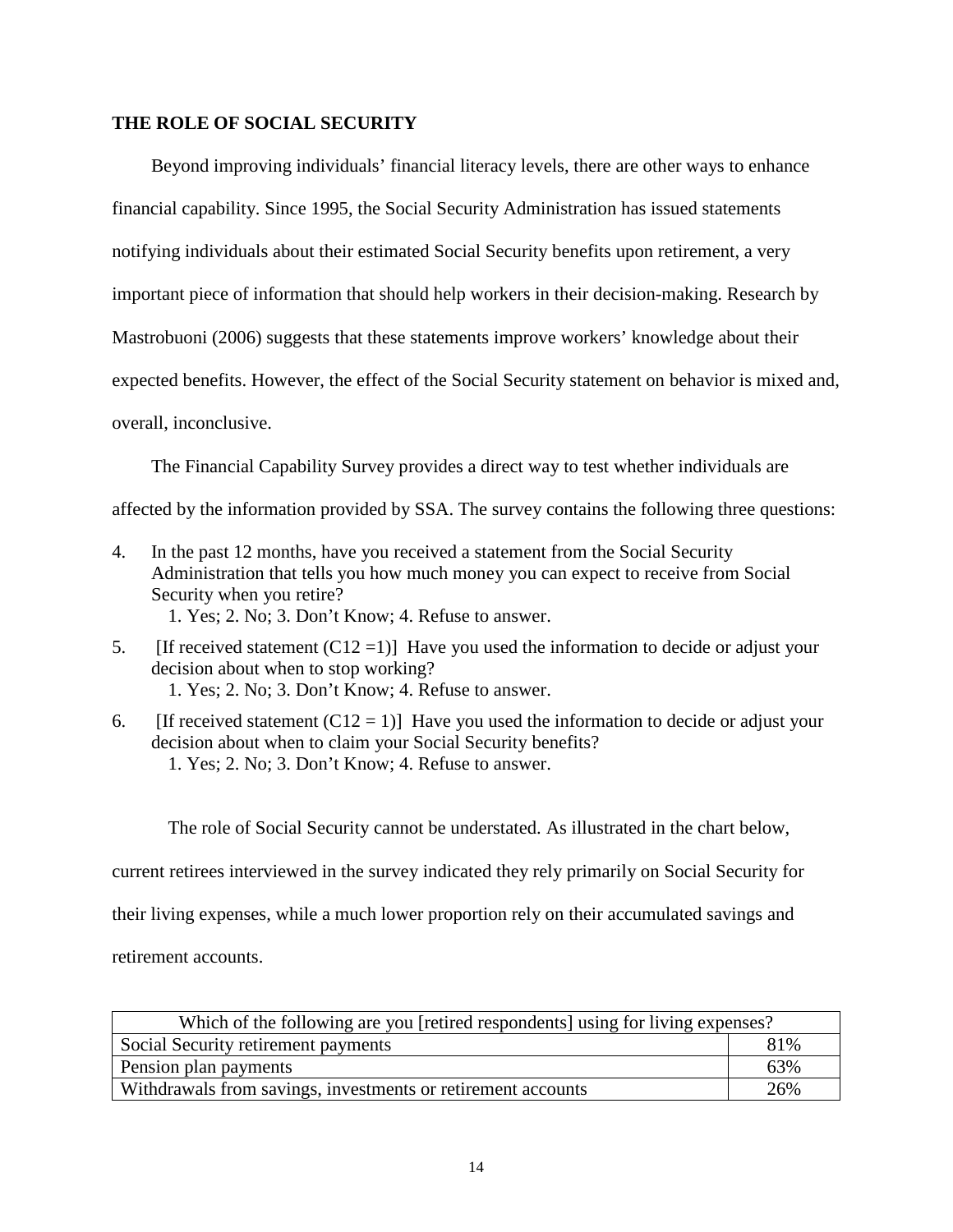| Dividends or interest income from savings, investments or retirement accounts | 23% |
|-------------------------------------------------------------------------------|-----|
| Salary, wages or self-employment income                                       | 17% |
| Rental income or proceeds from a sale of real estate                          | 12% |
| Payments from a reverse mortgage                                              | 1%  |
| Financial support from family                                                 | 3%  |

As Table 6 indicated, about 65 percent of respondents indicated receiving a statement from Social Security, but there are large differences among income groups: only 37 percent of those with income below \$25,000 acknowledge receiving the statement, versus 86 percent of those with income above \$75,000. However, the statement seems to play a role in affecting retirement decisions and when to claim Social Security benefits: as many as 25 percent of those who acknowledge receiving statements stated they have used them in their decision about when to claim Social Security benefits. This is a critically important decision that can have vast implications on financial well-being after retirement. Moreover, 21 percent stated they have used the statement to make their decision about when to stop working. Taken at face value, these are remarkable figures; few financial education programs can claim to have an effect on such a large sample of a target group. We do not know in which direction the effect of the statement worked and whether and how much it was a critical factor. Moreover, it could be that it is those who recalled receiving the statement who are more likely to report an effect, so the statistics may overstate the impact on the population who was sent the statement. Nevertheless, these statistics are encouraging and deserve further investigation.

As illustrated in Table 6, the effects of the statement differ both across age and income groups. The lower income groups are more likely to use the statement for their decision. As expected, the use of the statement becomes much more pronounced with increasing respondent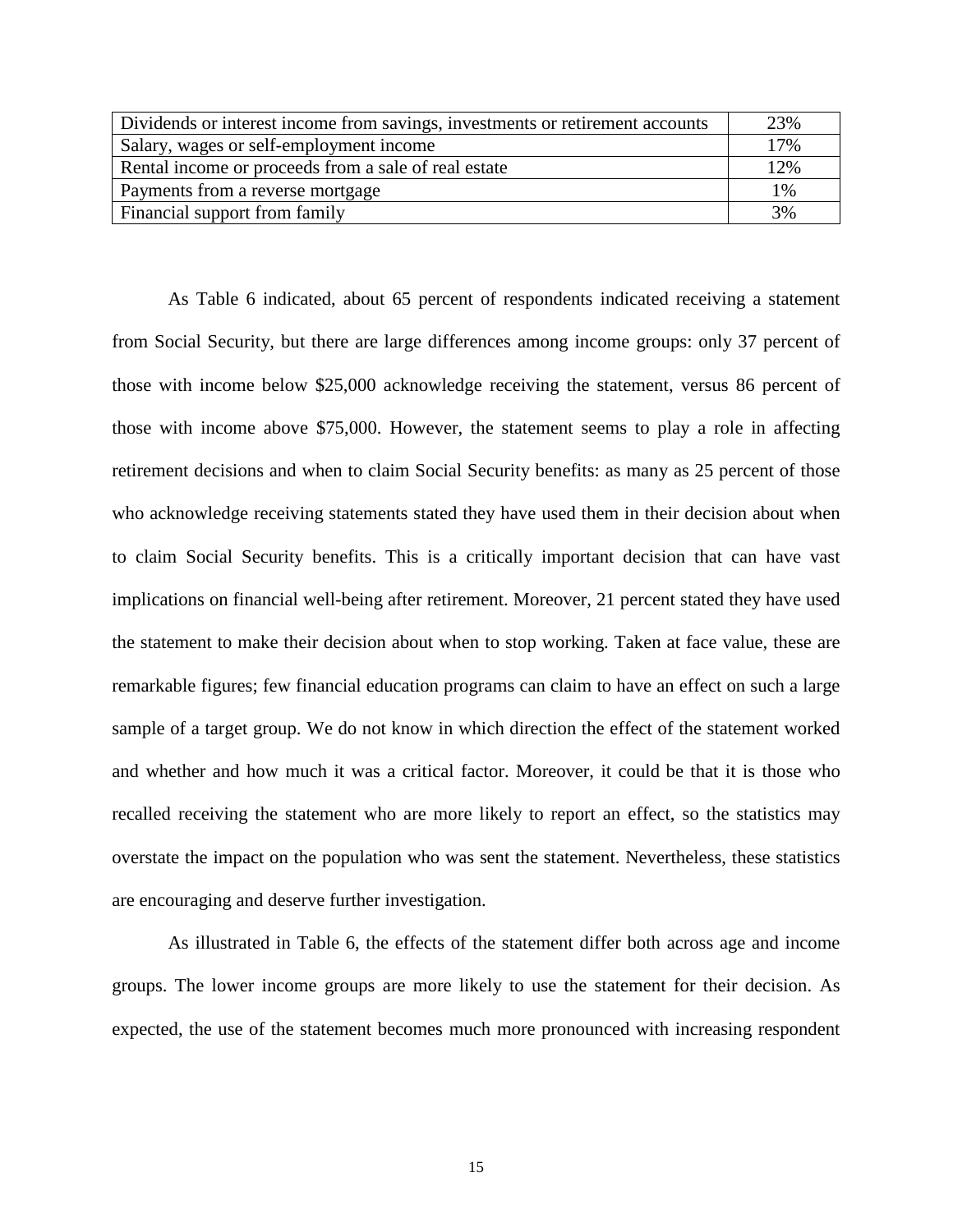age. There are also very large differences in the use of the statement among racial and ethnic groups: African-American respondents are disproportionately more likely to use the statement.

To further investigate the heterogeneity in the use of the statement and which variables remain significant once I account for both income and age, I consider an extended set of demographics, like the ones used in the specification about financial decisions (Table 7). Interestingly, there is an effect of financial literacy: those with higher self-reported literacy are more likely to use the statement to decide when to withdraw Social Security benefits and when to retire. This finding suggests that while, statements are important, perhaps respondents need to still have financial literacy and/or confidence in their literacy to be able to make use of that information. Even after accounting for a large set of demographic characteristics and income, African-Americans are those more likely to use the statement to make decisions about retirement and when to claim Social Security benefits. Marital status also plays a role: those who are single or separated from a spouse are more likely to use the statement for their decision-making. Since these are individuals who may face more difficult economic circumstances, we might conclude that the statement seems to have an impact on some vulnerable groups. Those with more children are less likely to use the statement in their decision-making, perhaps because their choices are more constrained. Those hit by a large decrease in income are more likely to use the statement to decide when to withdraw Social Security benefits: given the severity of the financial crisis, it seems that the statement has been of use to those who have faced economic difficulties. Age is again an important factor and the use of the statement is heavily dependent on age. To consider the fact that the statement may be more relevant for those not very far away from retirement, I have also restricted the sample to those older than 50 (Table 8). One notable result is that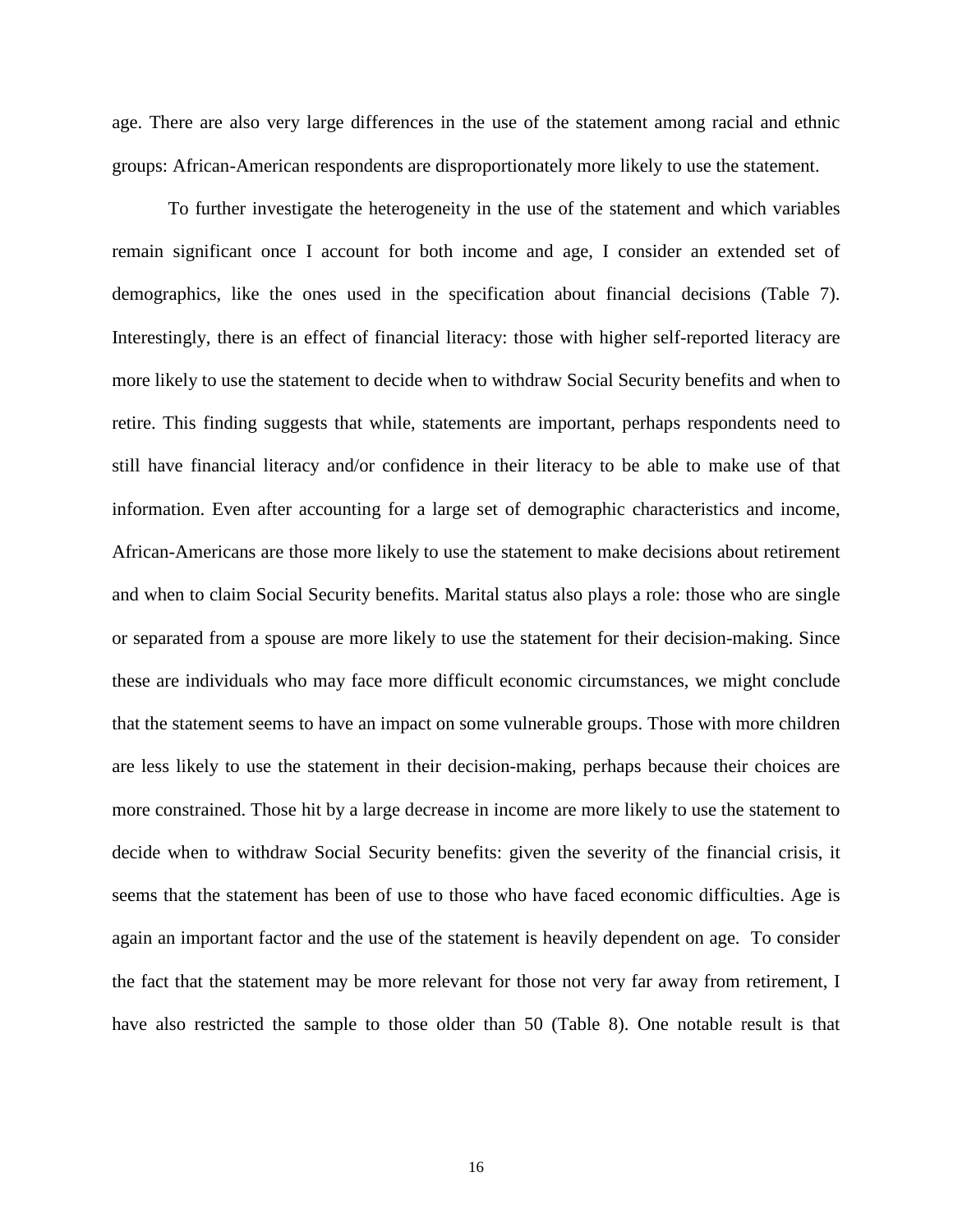African-Americans are still those more likely to use the statement for their financial decisions. There is again an effect of age; the statement is more likely to be used close to the retirement age.

#### **DISCUSSION**

The findings from the National Survey paint a troubling picture of the current state of financial capability in the U.S. adult population. The majority of individuals do not plan for retirement or make provisions against shocks. Debt management often results in sizable interest payments and fees and it is notable how many individuals have used high-cost methods of borrowing in the past five years. Levels of financial knowledge are strikingly low and many respondents do not possess the knowledge of basic concepts.

The reason lack of planning is important is that many studies have shown that planning is a very strong predictor for wealth: those who do not plan get close to retirement with half the amount of wealth of those who have done some planning (Lusardi, 1999, 2009; Lusardi and Beeler, 2007; Lusardi and Mitchell, 2007a,b, 2009; Ameriks, Caplin, and Leahy, 2003). And, the direction of causality runs from planning to wealth and not the other way around. While one could argue that it is wealth that *causes* more planning, in fact Lusardi and Mitchell (2007a) show that exogenous shocks to wealth did not generate more planning, while planning ends up generating higher amounts of wealth. Moreover, the "cost of ignorance" can be high. Lusardi and Tufano (2009a) trace some of the behavior related to debt back to *debt illiteracy,* i.e., lack of knowledge about the workings of credit cards and the principles of interest compounding.

It is also worrisome that behaviors leading to high interest payments or fees are most prevalent among those with low income and low education, i.e., those who can least afford high interest payments and fees. It is possible that these behaviors will put greater strain on existing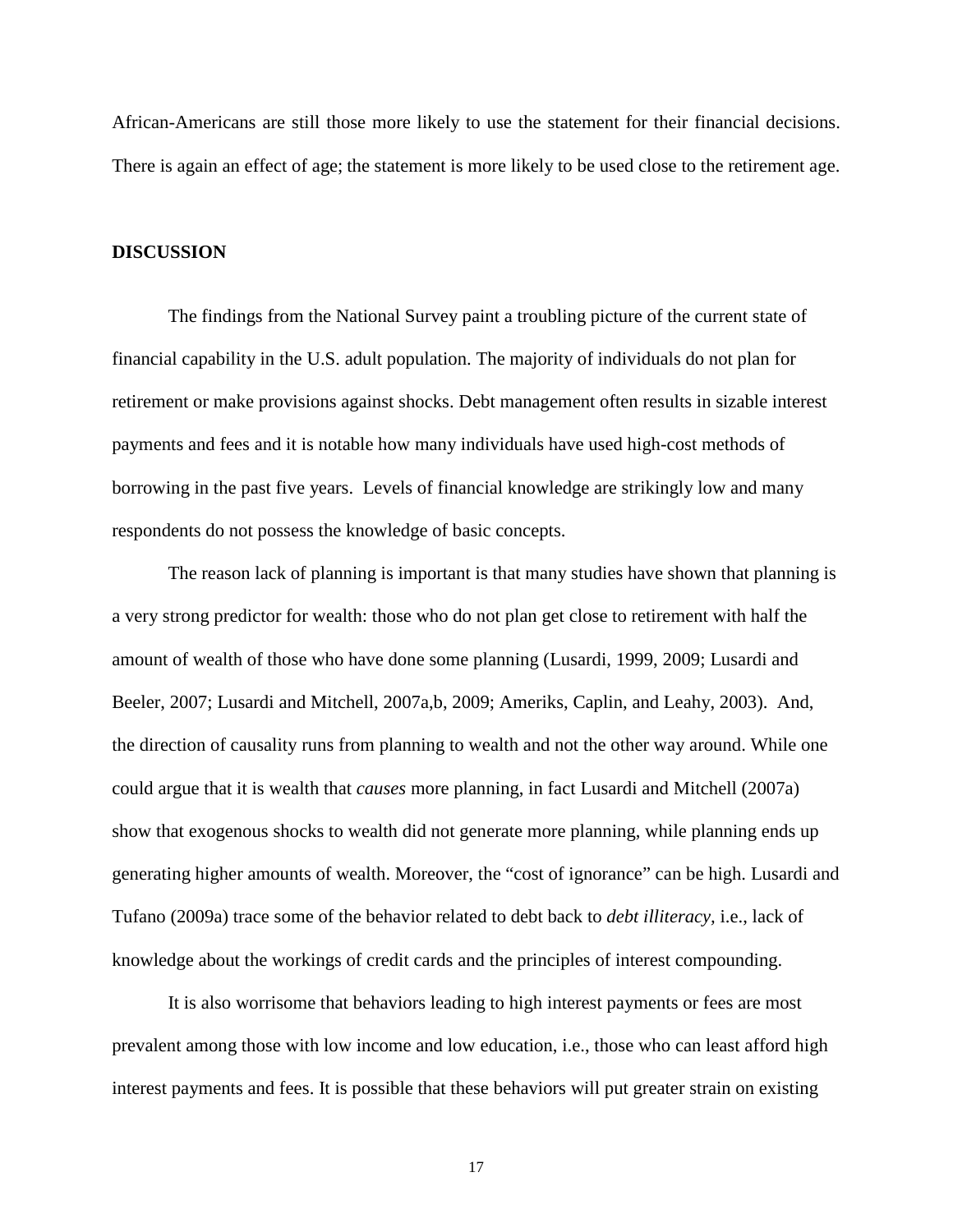social safety nets. When people make poor financial decisions, the cost of those decisions can be passed on to all Americans through higher prices for financial products and the diversion of economic resources. Lack of financial capability matters not only for the individual but also for society as a whole.

Social Security has taken steps to provide information about what individuals will expect to receive when they retire. The self-reported evidence provided in the survey shows that the information has been used by about a quarter of the population who acknowledge receiving the statement. Moreover, there are large differences among use in demographic groups and some of the more vulnerable populations, such as African-Americans, those hit by shocks, and single and separated individuals are more likely to use the statement. Financial literacy is also a predictor for using the statement, supporting evidence offered in the first part of the paper that one needs basic knowledge to make sound financial decisions.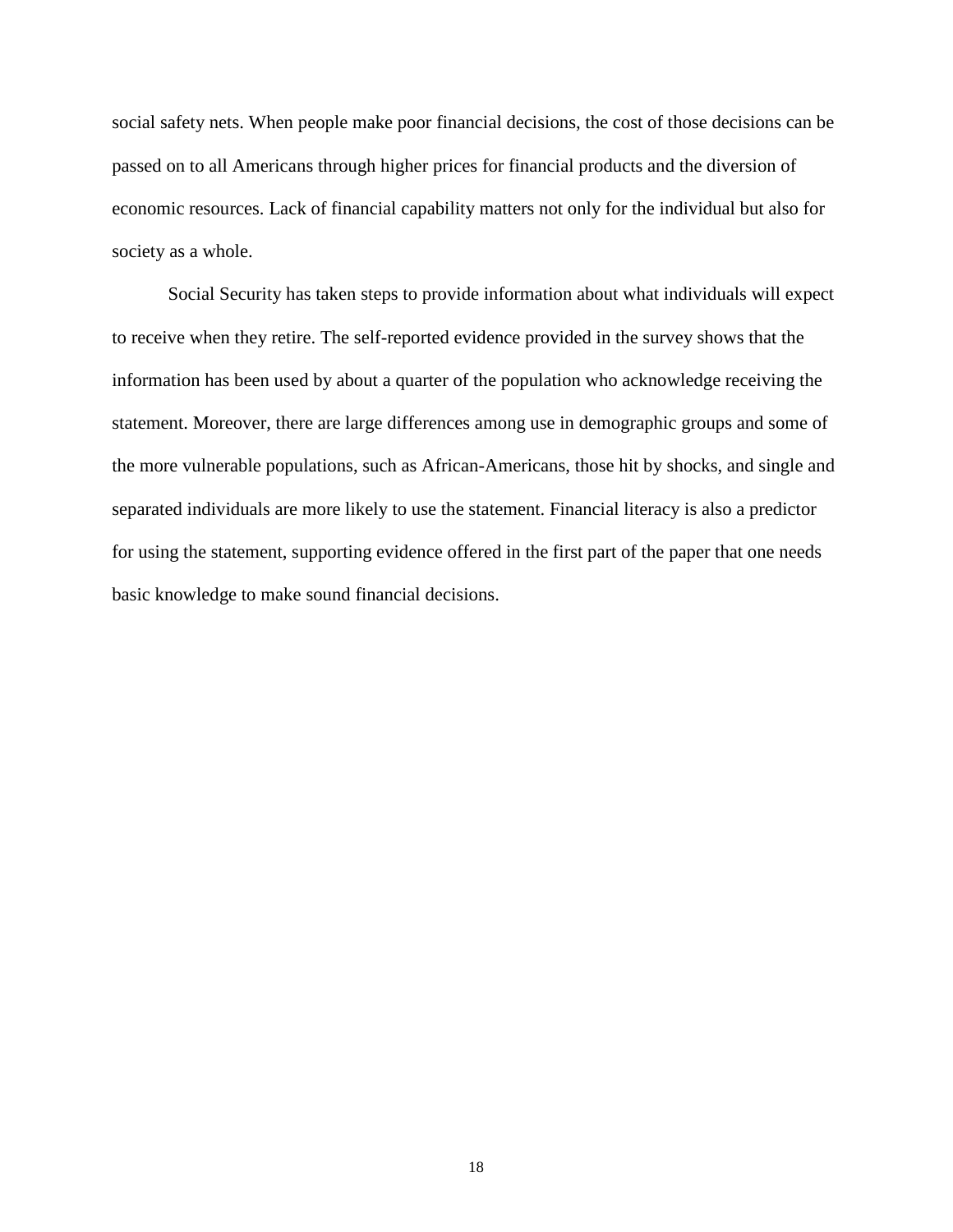# Data Appendix

In consultation with the U.S. Department of the Treasury and the President's Advisory Council on Financial Literacy, the FINRA Investor Education Foundation commissioned a national study of the financial capability of American adults. The overarching research objectives were to benchmark key indicators of financial capability and evaluate how these indicators vary with underlying demographic, behavioral, attitudinal, and financial literacy characteristics.

The National Financial Capability Study consists of three linked surveys:

- **National Survey:** A nationally-projectable telephone survey of 1,488 American adults
- **State-By-State Survey**: A state-by-state online survey of approximately 25,000 American adults (roughly 500 per state, plus the District of Columbia)
- **Military Survey**: An online survey of 800 military service members and spouses

The survey instruments were designed by a multi-disciplinary team including Annamaria Lusardi of Dartmouth College, Applied Research & Consulting LLC (ARC), the FINRA Investor Education Foundation and the Office of Financial Education of the U.S. Treasury Department. Additional input was provided by Craig Copeland of the Employee Benefit Research Institute (EBRI), the American Institute of Certified Public Accountants (AICPA) and Robert Willis of the University of Michigan, among others.

This report outlines the findings of the National Survey, administered to respondents between May and July of 2009. The primary sample of 1,200 respondents was constructed to be representative of the general adult U.S. population. To ensure a sufficient number of respondents for the analysis, African-Americans, Hispanics, Asian Americans and adults with less than a high school education were oversampled. The total number of respondents in the sample was 1,488. The results of the State-by-State Survey and the Military Survey will be released in late 2010.

# **Questions to measure financial literacy**

1) Suppose you had \$100 in a savings account and the interest rate was 2% per year. After 5 years, how much do you think you would have in the account if you left the money to grow? More than \$102 Exactly \$102 Less than \$102 Do not know Refuse to answer

2) Imagine that the interest rate on your savings account was 1% per year and inflation was 2% per year. After 1 year, how much would you be able to buy with the money in this account? More than today Exactly the same Less than today Do not know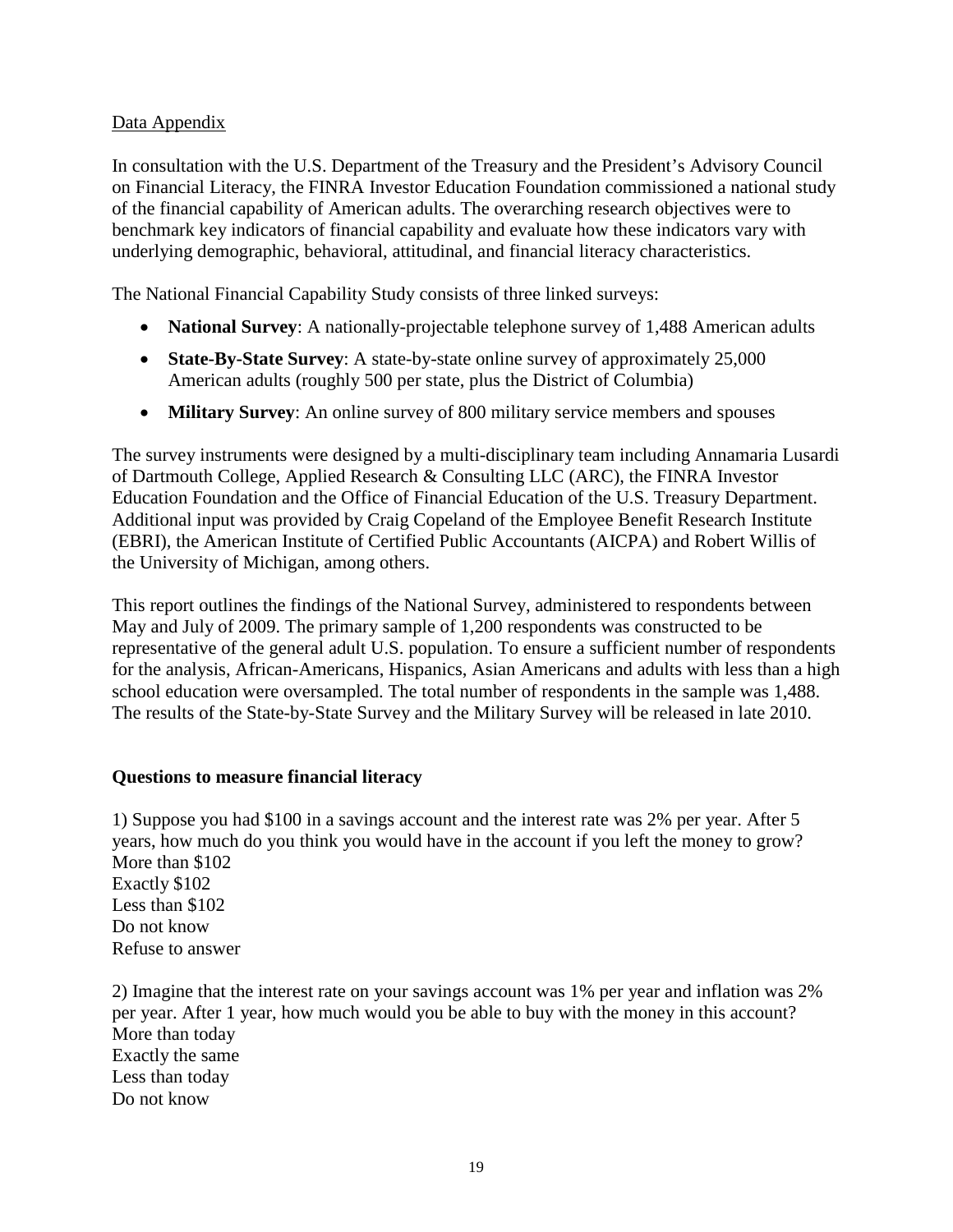Refuse to answer

3) If interest rates rise, what will typically happen to bond prices? They will rise They will fall They will stay the same There is no relationship between bond prices and the interest rates Do not know Refuse to answer

4) Please tell me whether this statement is true or false. A 15-year mortgage typically requires higher monthly payments than a 30-year mortgage, but the total interest paid over the life of the loan will be less. True False Do not know

Refuse to answer

5) Please tell me whether this statement is true or false. Buying a single company's stock usually provides a safer return than a stock mutual fund.

True False Do not know Refuse to answer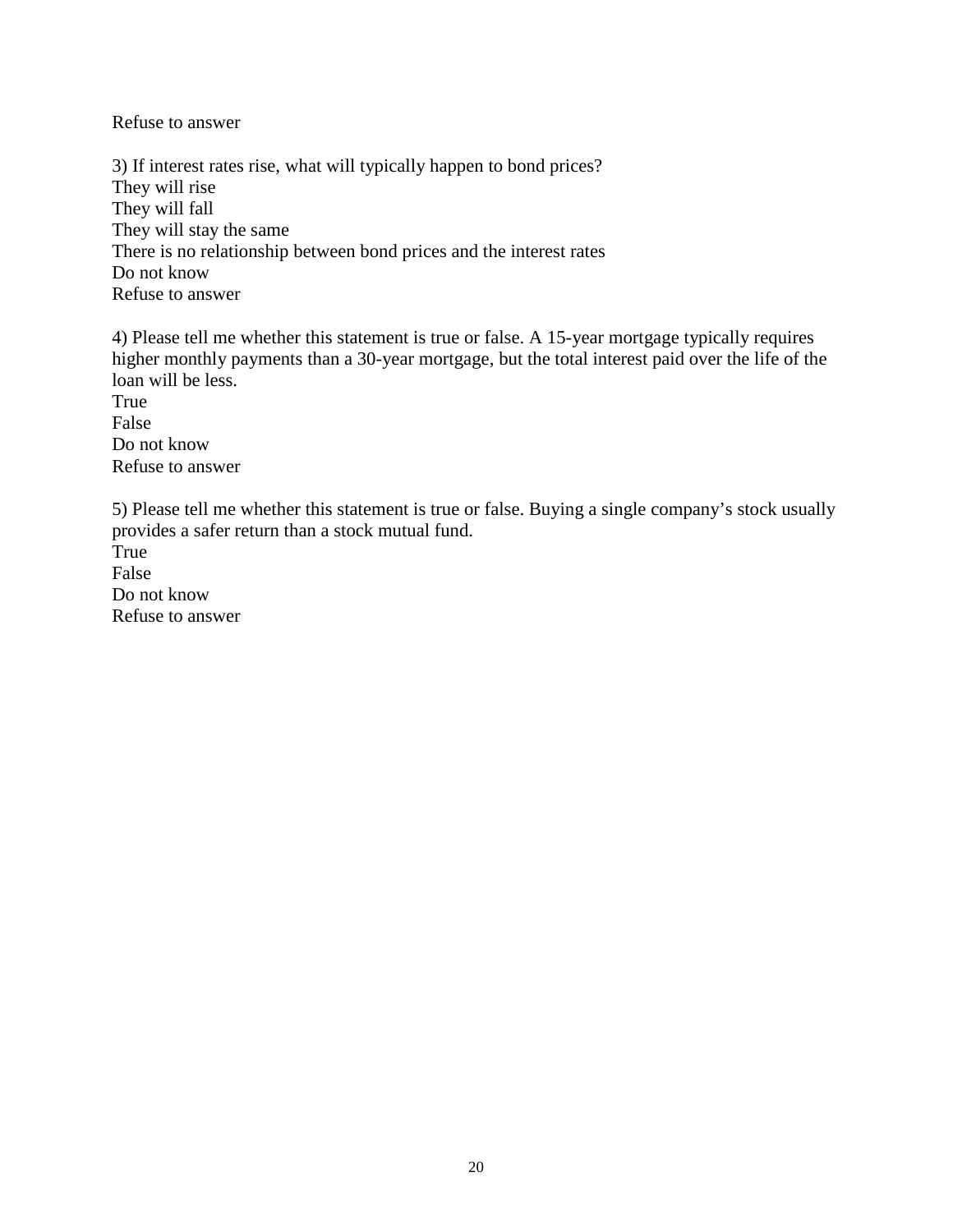#### **REFERENCES**

- Ameriks, John, Andrew Caplin, and John Leahy (2003), "Wealth accumulation and the propensity to plan." *Quarterly Journal of Economics* 68, 1007- 1047.
- Atkinson, Adele, Stephen McKay, Elaine Kempson, and Sharon Collard (2006), "Levels of Financial Capability in the UK: Results of a baseline survey," Financial Services Authority.
- Bernheim, Douglas (1995), "Do households appreciate their financial vulnerabilities? An analysis of actions, perceptions, and public policy," in *Tax Policy and Economic Growth*, American Council for Capital Formation, Washington, DC, pp. 1-30.
- Bernheim, Douglas (1998), "Financial illiteracy, education and retirement saving," in O. Mitchell and S. Schieber (eds.), *Living with Defined Contribution Pensions*, University of Pennsylvania Press, Philadelphia, pp. 38-68.
- Campbell, John (2006), "Household Finance," *Journal of Finance* 61, pp.1553- 1604.
- Christelis, Dimitris, Tullio Jappelli, and Mario Padula (2010), "Cognitive abilities and portfolio choice," *European Economic Review* 54, pp. 18-38.
- *Fast Facts & Figures About Social Security* (2004), Technical Report, Social Security Administration, August.
- Hastings, Justine, and Lydia Tejeda-Ashton (2008), "Financial Literacy, Information, and Demand Elasticity: Survey and Experimental Evidence from Mexico," NBER Working Paper n. 14538.
- Hilgert, Marianne, Jeanne Hogarth, and Sondra Beverly (2003), "Household Financial Management: The Connection between Knowledge and Behavior," *Federal Reserve Bulletin,* 309-32.
- Hurst, Erik, Annamaria Lusardi, Arthur Kennickell, and Francisco Torralba (2010), "The Importance of Business Owners in Assessing the Size of Precautionary Savings," *Review of Economics and Statistics* 92, pp. 61- 69.
- Kimball, Miles, and Tyler Shumway (2006), "Investor Sophistication and the Participation, Home Bias, Diversification, and Employer Stock Puzzle," mimeo, University of Michigan.
- Lusardi, Annamaria (1999), "Information, Expectations, and Savings for Retirement," in Henry Aaron (ed.), *Behavioral Dimensions of Retirement Economics*, Washington, D.C.: Brookings Institution Press and Russell Sage Foundation, pp. 81-115.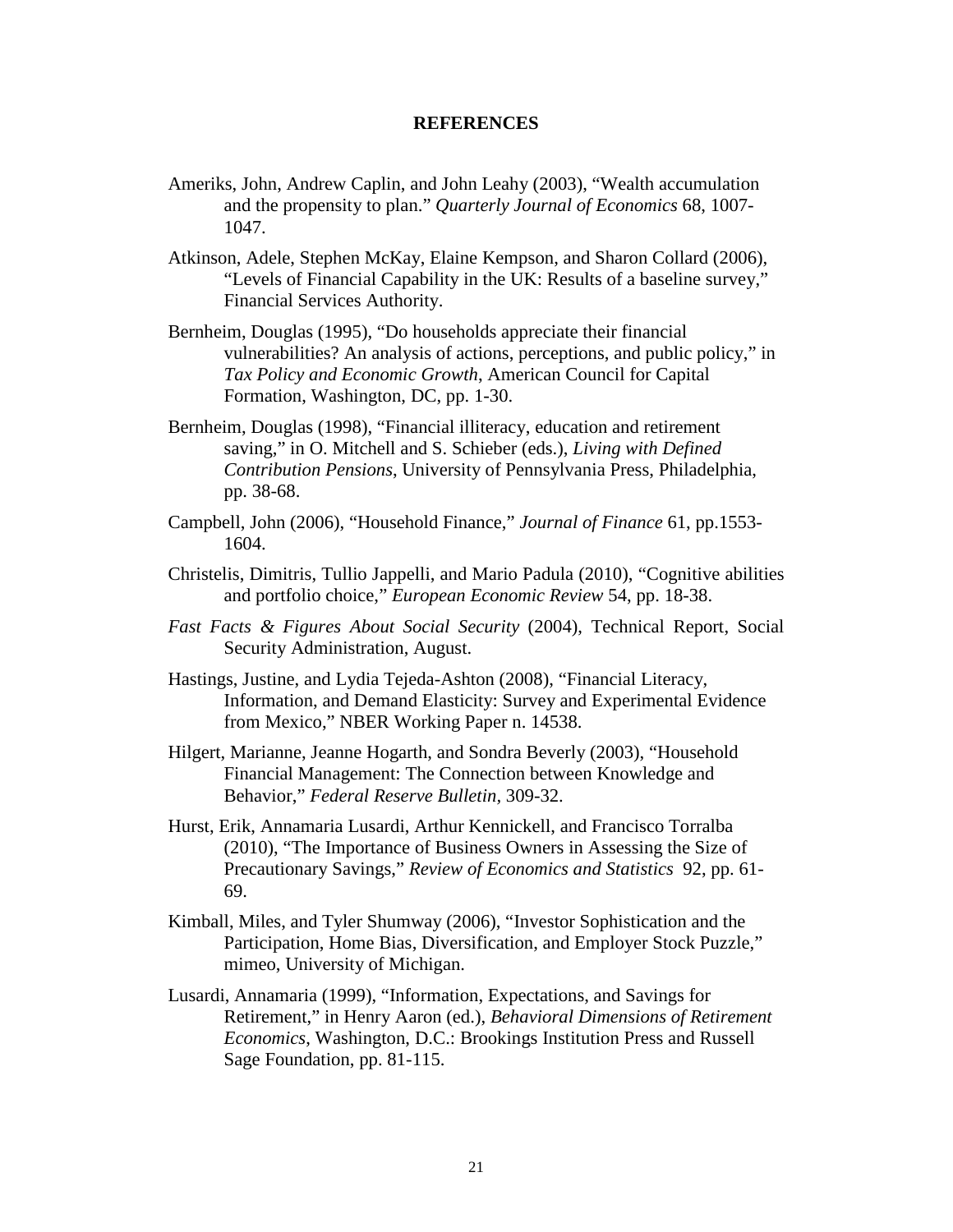- Lusardi, Annamaria (2008), "Financial Literacy: An Essential Tool for Informed Consumer Choice?" Working Paper, Joint Center for Housing Studies, Harvard University.
- Lusardi, Annamaria, (2009), "U.S. Household Savings Behavior: The Role of Financial Literacy, Information and Financial Education Programs," in C. Foote, L Goette, and S. Meier (eds), *Policymaking Insights from Behavioral Economics,* Federal Reserve Bank of Boston, pp. 109-149.
- Lusardi, Annamaria (2010), "Americans' Financial Capability," mimeo, Dartmouth College.
- Lusardi, Annamaria and Jason Beeler (2007), "Saving Between Cohorts: The Role of Planning," in B. Madrian, O. Mitchell, and B. Soldo (eds.), *Redefining Retirement: How Will Boomers Fare?* Oxford University Press, Oxford, 2007, pp. 271-295.
- Lusardi, Annamaria, and Olivia S. Mitchell (2006), "Financial Literacy and Planning: Implications for Retirement Wellbeing," MRRC Working Paper n. 2006-144.
- Lusardi, Annamaria, and Olivia S. Mitchell (2007a), "Baby Boomer Retirement Security: The Role of Planning, Financial Literacy, and Housing Wealth," *Journal of Monetary Economics* 54, pp. 205-224.
- Lusardi, Annamaria, and Olivia Mitchell (2007b), "Financial Literacy and Retirement Preparedness: Evidence and Implications for Financial Education," *Business Economics*, January 2007, pp. 35-44.
- Lusardi, Annamaria, and Olivia Mitchell (2008a), "Planning and Financial Literacy. How Do Women Fare?" *American Economic Review*, 98(2), pp. 413-417.
- Lusardi, Annamaria, and Olivia Mitchell (2008b), "How Much Do People Know About Economics and Finance? Financial Illiteracy and the Importance of Financial Education," *Policy Brief* n. 5, MRRC, March 2008.
- Lusardi, Annamaria, and Olivia Mitchell (2009), "How Ordinary Consumers Make Complex Economic Decisions: Financial Literacy and Retirement Readiness," NBER Working Paper n. 15350.
- Lusardi, Annamaria, Olivia Mitchell and Vilsa Curto (2009), "Financial Literacy and Financial Sophistication Among Older Americans," NBER Working Paper n. 15469.
- Lusardi, Annamaria, Olivia Mitchell, and Vilsa Curto (2010), "Financial Literacy Among the Young," *Journal of Consumer Affairs*, 44(2), pp 358-380.
- Lusardi, Annamaria, and Peter Tufano (2009a), "Debt Literacy, Financial Experiences, and Overindebtedness," NBER Working Paper n. 14808.
- Lusardi, Annamaria, and Peter Tufano (2009b), "Teach Workers about the Peril of Debt," *Harvard Business Review*, November, pp. 22-24.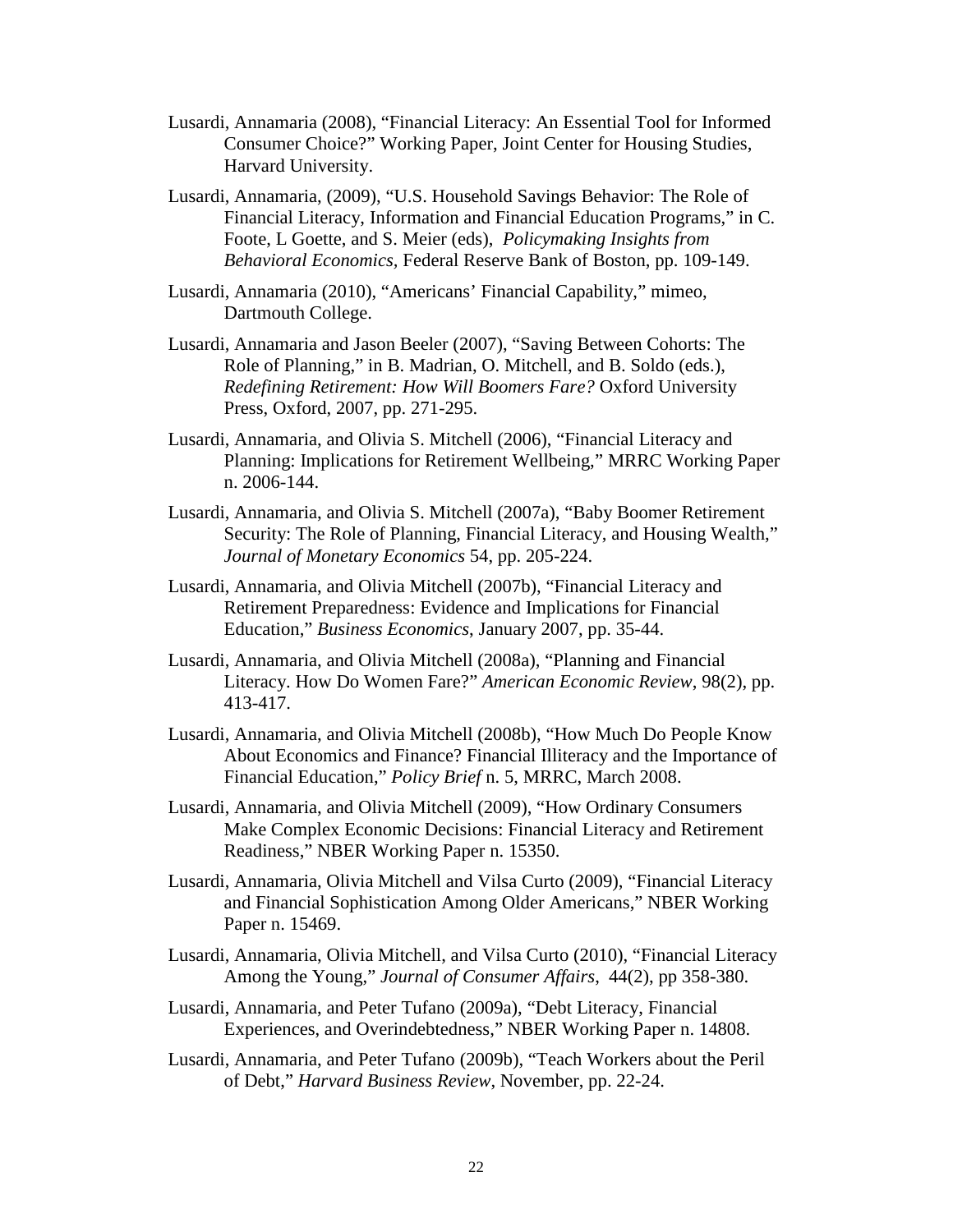- Lusardi, Annamaria, Daniel Schneider, and Peter Tufano (2010), "Households@Risk: A Cross-Country Study of Household Financial Risk," mimeo, Harvard Business School.
- Mandell, Lewis (2008), "Financial Education in High School," in Annamaria Lusardi (ed.), *Overcoming the Saving Slump: How to Increase the Effectiveness of Financial Education and Saving Programs*, Chicago: University of Chicago Press, pp. 257-279.
- Mastrobuoni, Giovanni (2006), "Do Better-Informed Workers Make Better Retirement Choices? A Test Based on the Social Security Statement," Working Paper, Collegio Carlo Alberto, Turin, Italy.
- Moore, Danna (2003), "Survey of Financial Literacy in Washington State: Knowledge, Behavior, Attitudes, and Experiences," Technical Report n. 03-39, Social and Economic Sciences Research Center, Washington State University.
- National Council on Economic Education (NCEE) (2005), "What American teens and adults know about economics," Washington, D.C.
- Organization for Economic Co-operation and Development (2005), *Improving Financial Literacy: Analysis of Issues and Policies*, Paris, France.
- Stango, Victor, and Jonathan Zinman (2009), "Exponential Growth Bias and Household Finance," *Journal of Finance* 64, pp. 2807-2849.
- Smith, Barbara, and Fiona Stewart (2008), "Learning from the Experience of OECD Countries: Lessons for Policy, Programs and Evaluations," in Annamaria Lusardi (ed.), *Overcoming the Saving Slump: How to Increase the Effectiveness of Financial Education and Saving Programs*, Chicago: University of Chicago Press, pp. 345-367.
- van Rooij, Maarten, Annamaria Lusardi, and Rob Alessie (2007), "Financial Literacy and Stock Market Participation," MRRC Working Paper n. 2007- 162.
- Yakoboski, Paul and Jennifer Dickemper (1997), "Increased Saving but Little Planning: Results of the 1997 Retirement Confidence Survey," *EBRI Issue Brief*, 191.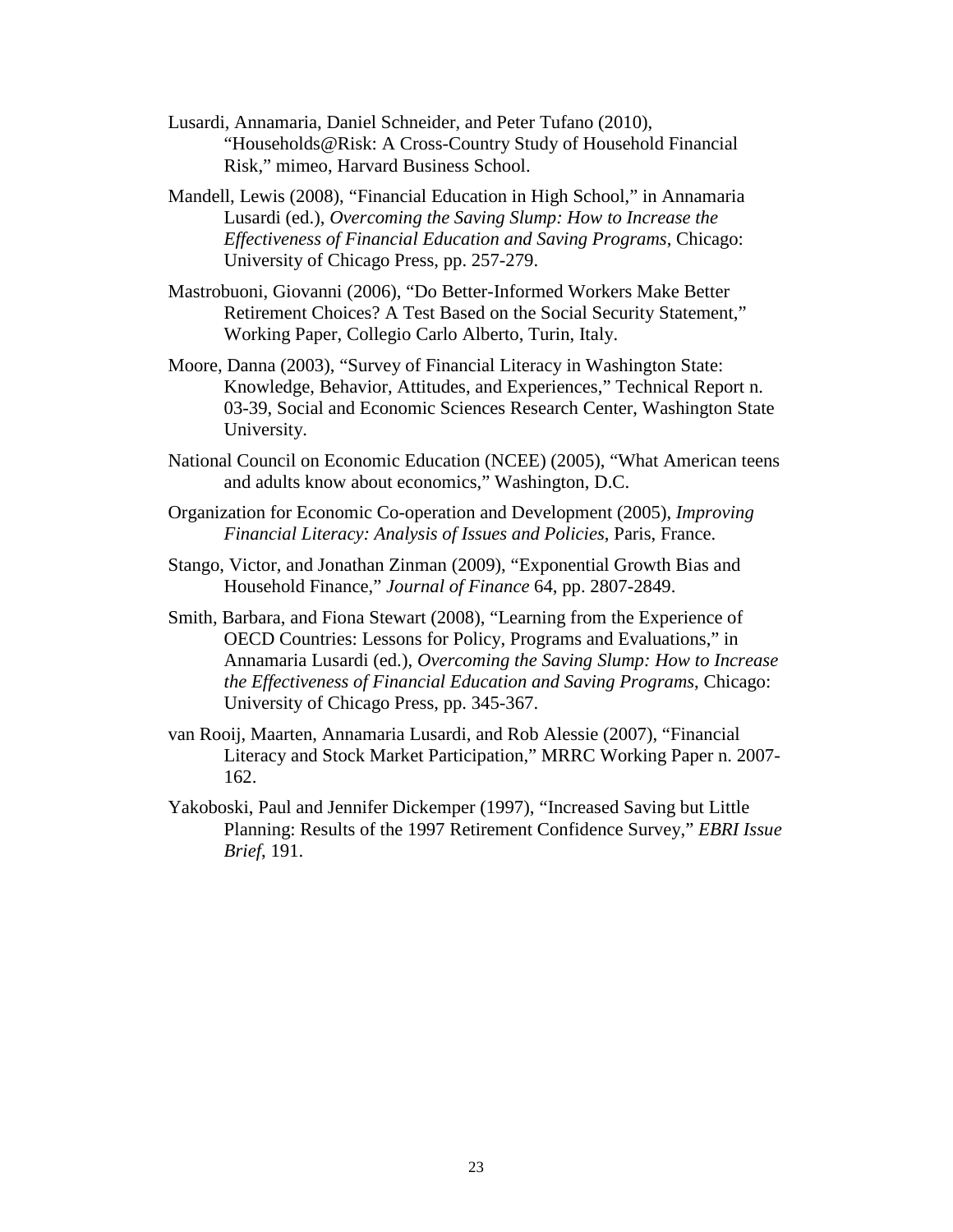| TABLE 1: Financial capability by demographics                                                                                                                                                                                        |       |         |           |           |       |              |               |             |
|--------------------------------------------------------------------------------------------------------------------------------------------------------------------------------------------------------------------------------------|-------|---------|-----------|-----------|-------|--------------|---------------|-------------|
|                                                                                                                                                                                                                                      |       | Age     |           |           |       | Income       |               |             |
|                                                                                                                                                                                                                                      | Total | 18-24   | $25 - 45$ | $46 - 65$ | $66+$ | $<$ \$25 $K$ | $$25-$<br>75K | $>\!\!875K$ |
|                                                                                                                                                                                                                                      |       |         |           | Panel A   |       |              |               |             |
| Difficulty<br>paying bills                                                                                                                                                                                                           | 49%   | 60%     | 51%       | 48%       | 37%   | 71%          | 47%           | 21%         |
|                                                                                                                                                                                                                                      |       | Panel B |           |           |       |              |               |             |
| Have rainy day<br>funds                                                                                                                                                                                                              | 49%   | 30%     | 46%       | 54%       | 63%   | 26%          | 53%           | 75%         |
|                                                                                                                                                                                                                                      |       |         |           | Panel C   |       |              |               |             |
| Planned for<br>retirement                                                                                                                                                                                                            | 44%   | 19%     | 43%       | 53%       | 46%   | 22%          | 47%           | 67%         |
|                                                                                                                                                                                                                                      |       |         |           | Panel D   |       |              |               |             |
| Used high-cost<br>borrowing                                                                                                                                                                                                          | 23%   | 31%     | 32%       | 17%       | 9%    | 31%          | 21%           | 16%         |
| Note: This table reports the proportion of respondents who have difficulty paying bills, have a rainy<br>day fund, have planned for retirement, and have used high-cost borrowing. All figures are weighted<br>using survey weights. |       |         |           |           |       |              |               |             |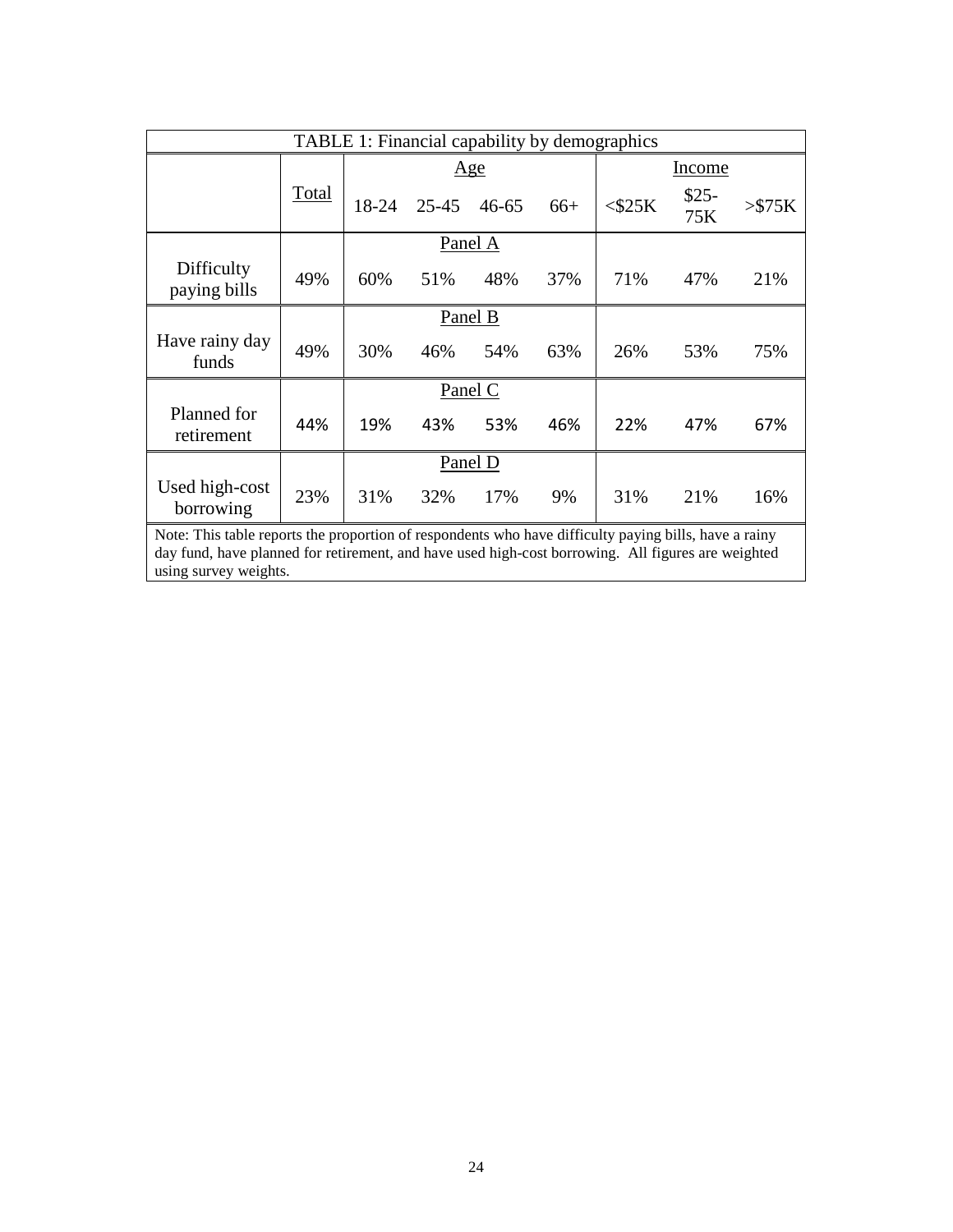| TABLE 2a: Financial literacy                                        |     |     |     |  |  |  |
|---------------------------------------------------------------------|-----|-----|-----|--|--|--|
| Don't<br>Correct<br>Incorrect<br>Know                               |     |     |     |  |  |  |
| Interest rate question                                              | 65% | 21% | 13% |  |  |  |
| Inflation question                                                  | 64% | 20% | 14% |  |  |  |
| Bond price question                                                 | 21% | 44% | 34% |  |  |  |
| 16%<br>12%<br>70%<br>Mortgage question                              |     |     |     |  |  |  |
| 13%<br>52%<br>34%<br>Risk question                                  |     |     |     |  |  |  |
| Note: This table reports the proportion of respondents who answered |     |     |     |  |  |  |

each of the five financial literacy questions correctly, incorrectly and with "do not know." All figures are weighted using survey weights.

| TABLE 2b: Financial literacy                                                                       |                                               |                       |  |  |  |  |
|----------------------------------------------------------------------------------------------------|-----------------------------------------------|-----------------------|--|--|--|--|
| Either interest, inflation, or<br>mortgage question correct                                        | Either bond price or risk<br>question correct | All questions correct |  |  |  |  |
| 91%<br>10%<br>57%                                                                                  |                                               |                       |  |  |  |  |
| Note: This table reports the proportion of respondents who were able to answer at least one of the |                                               |                       |  |  |  |  |

interest rate, inflation, or mortgage questions correctly; the proportion of respondents who were able to answer at least one of the bond pricing or risk questions correctly; and the proportion of respondents who answered all five questions correctly, respectively. All figures are weighted using survey weights.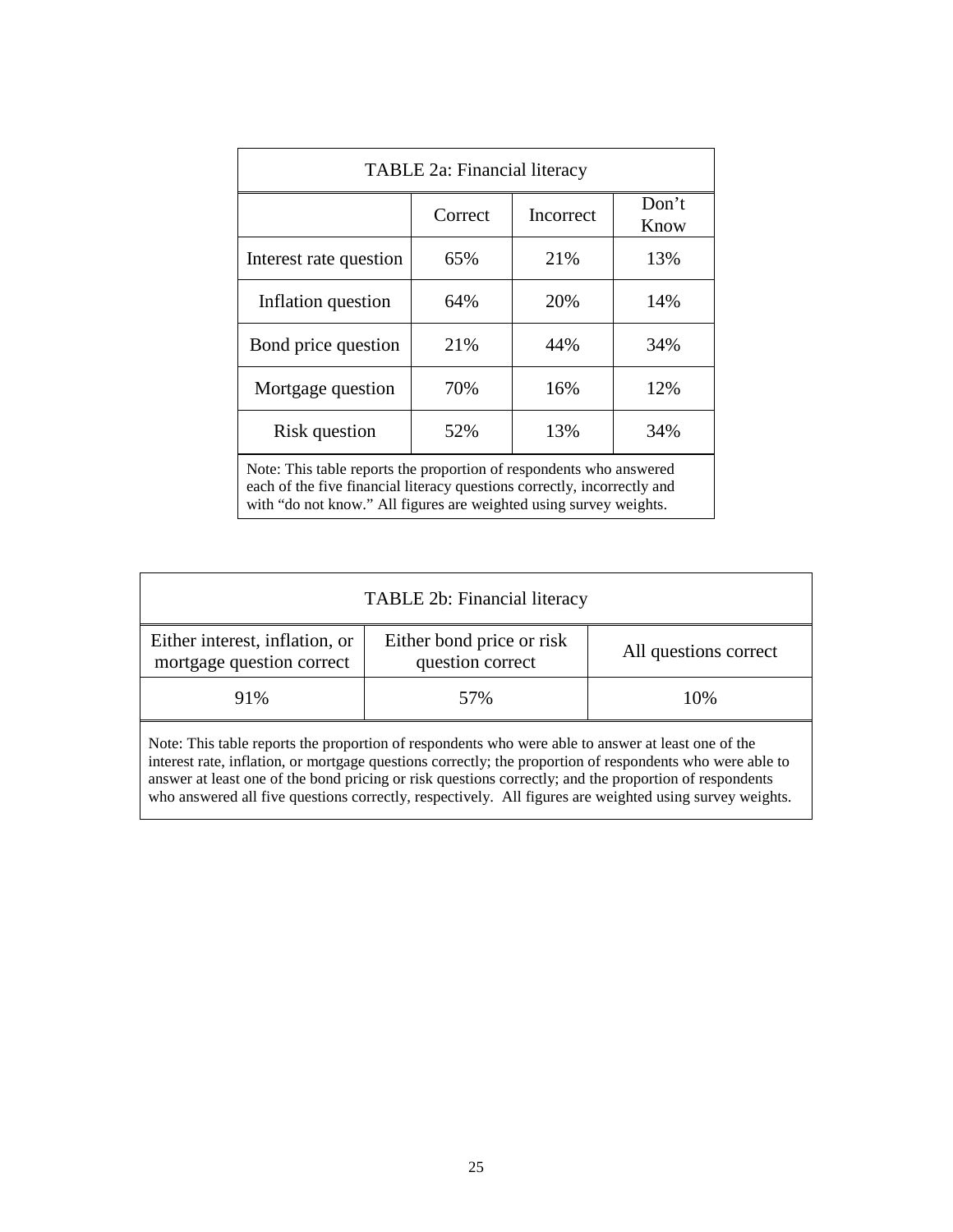| TABLE 3: Financial literacy and financial capability |                |                        |                   |                          |                        |
|------------------------------------------------------|----------------|------------------------|-------------------|--------------------------|------------------------|
|                                                      |                | Retirement<br>Planning | Rainy Day<br>Fund | Difficulty<br>with Bills | High-Cost<br>Borrowing |
| <b>Basic literacy</b>                                | N <sub>o</sub> | 17%                    | 40%               | 53%                      | 24%                    |
|                                                      | Yes            | 46%                    | 50%               | 47%                      | 23%                    |
|                                                      | N <sub>o</sub> | 30%                    | 40%               | 59%                      | 29%                    |
| <b>High literacy</b>                                 | Yes            | 53%                    | 56%               | 41%                      | 19%                    |
| Low self-reported                                    | N <sub>o</sub> | 43%                    | 48%               | 50%                      | 24%                    |
| literacy                                             | Yes            | 44%                    | 58%               | 44%                      | 19%                    |
| High self-reported                                   | N <sub>0</sub> | 37%                    | 41%               | 56%                      | 26%                    |
| <u>literacy</u>                                      | Yes            | 54%                    | 63%               | 37%                      | 20%                    |

Note: This table reports the proportion of respondents across the four measures of financial capability described in Table 1 above, broken down by financial literacy levels. "Basic literacy" is defined as having answered at least one of the interest rate, inflation or mortgage questions correctly. "High literacy" is defined as having answered at last one of the bond pricing or risk questions correctly. "Low self-reported literacy" corresponds to a response of 1-5 on a seven-point self-assessment and "High self-reported literacy" corresponds to responses of 6 and 7. All figures are weighted using survey weight.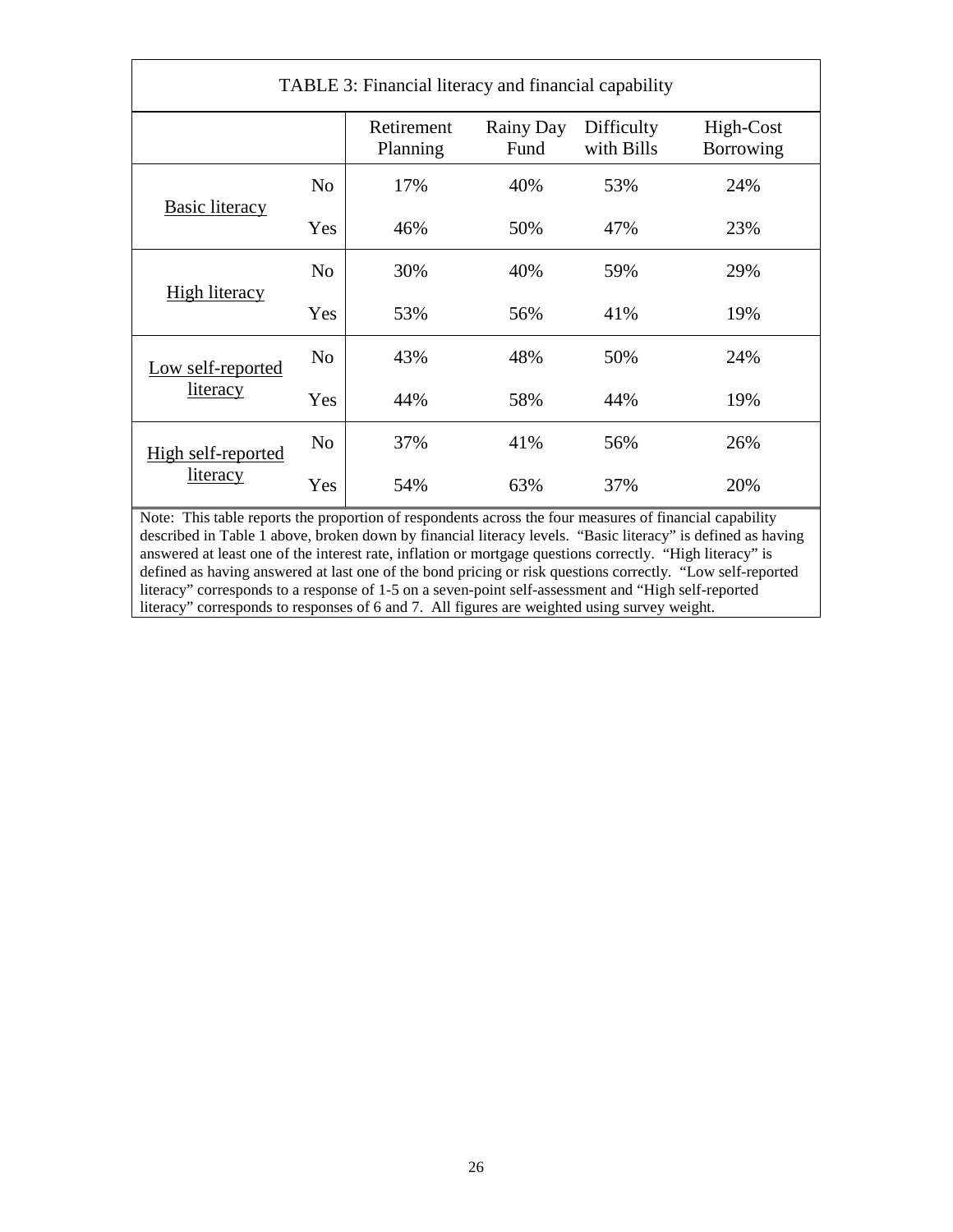| TABLE 4: Financial capability and financial literacy (ages 25-65) |                           |                          |                                 |                              |  |  |  |
|-------------------------------------------------------------------|---------------------------|--------------------------|---------------------------------|------------------------------|--|--|--|
| Variables                                                         | Retirement<br>planning    | Emergency fund           | Having difficulty<br>with bills | Using high-cost<br>borrowing |  |  |  |
| basic literacy                                                    | 0.0908                    | $-0.0296$                | 0.0492                          | $-0.00461$                   |  |  |  |
|                                                                   | (0.0584)                  | (0.0579)                 | (0.0557)                        | (0.0534)                     |  |  |  |
| high literacy                                                     | $0.0822**$                | 0.0364                   | $-0.0674**$                     | $-0.0563*$                   |  |  |  |
|                                                                   | (0.0319)                  | (0.0317)                 | (0.0304)                        | (0.0292)                     |  |  |  |
| age                                                               | 0.00587                   | 0.00107                  | 0.00329                         | $-0.00782$                   |  |  |  |
|                                                                   | (0.0117)                  | (0.0116)                 | (0.0111)                        | (0.0107)                     |  |  |  |
| age squared                                                       | $-2.67e-05$<br>(0.000133) | $3.24e-05$<br>(0.000132) | $-2.17e-05$<br>(0.000127)       | 1.05e-05<br>(0.000122)       |  |  |  |
| female                                                            | $-0.0173$                 | $-0.0298$                | 0.0195                          | 0.0173                       |  |  |  |
|                                                                   | (0.0289)                  | (0.0286)                 | (0.0275)                        | (0.0264)                     |  |  |  |
| African-American                                                  | 0.0144                    | $-0.130***$              | 0.0679                          | $0.0868**$                   |  |  |  |
|                                                                   | (0.0477)                  | (0.0473)                 | (0.0455)                        | (0.0436)                     |  |  |  |
| Hispanic                                                          | $-0.0484$                 | $-0.0342$                | $-0.0380$                       | $-0.101**$                   |  |  |  |
|                                                                   | (0.0468)                  | (0.0464)                 | (0.0446)                        | (0.0428)                     |  |  |  |
| Asian                                                             | $-0.145*$                 | 0.0346                   | $-0.0588$                       | $-0.0928$                    |  |  |  |
|                                                                   | (0.0740)                  | (0.0734)                 | (0.0706)                        | (0.0677)                     |  |  |  |
| Other race                                                        | 0.0866                    | $-0.0640$                | 0.0311                          | $-0.0435$                    |  |  |  |
|                                                                   | (0.104)                   | (0.103)                  | (0.0988)                        | (0.0948)                     |  |  |  |
| high school                                                       | 0.0465                    | 0.0676                   | $-0.0307$                       | $-0.115**$                   |  |  |  |
|                                                                   | (0.0532)                  | (0.0528)                 | (0.0507)                        | (0.0487)                     |  |  |  |
| some college                                                      | $0.111**$                 | 0.0632                   | $-0.0233$                       | $-0.0675$                    |  |  |  |
|                                                                   | (0.0555)<br>$0.206***$    | (0.0551)<br>$0.151**$    | (0.0530)                        | (0.0508)<br>$-0.142***$      |  |  |  |
| college                                                           | (0.0592)                  | (0.0587)                 | $-0.0669$<br>(0.0564)           | (0.0542)                     |  |  |  |
| post graduate                                                     | $0.216***$                | $0.208***$               | $-0.0831$                       | $-0.158**$                   |  |  |  |
|                                                                   | (0.0686)                  | (0.0681)                 | (0.0654)                        | (0.0628)                     |  |  |  |
| income \$15-25k                                                   | 0.0711                    | 0.0326                   | 0.0437                          | $0.0985*$                    |  |  |  |
|                                                                   | (0.0602)                  | (0.0597)                 | (0.0574)                        | (0.0551)                     |  |  |  |
| income \$25-35k                                                   | 0.0885                    | $0.117*$                 | $-0.145**$                      | 0.0300                       |  |  |  |
|                                                                   | (0.0660)                  | (0.0654)                 | (0.0629)                        | (0.0604)                     |  |  |  |
| income \$35-50k                                                   | $0.208***$                | $0.276***$               | $-0.215***$                     | $-0.0566$                    |  |  |  |
|                                                                   | (0.0604)                  | (0.0599)                 | (0.0576)                        | (0.0553)                     |  |  |  |
| income \$50-75k                                                   | $0.352***$                | $0.251***$               | $-0.270***$                     | $-0.144***$                  |  |  |  |
|                                                                   | (0.0598)                  | (0.0593)                 | (0.0570)                        | (0.0547)                     |  |  |  |
| income \$75-100k                                                  | $0.423***$                | $0.416***$               | $-0.431***$                     | $-0.103$                     |  |  |  |
|                                                                   | (0.0688)<br>$0.399***$    | (0.0683)<br>$0.446***$   | (0.0656)<br>$-0.491***$         | (0.0630)                     |  |  |  |
| income \$100-150k                                                 | (0.0710)                  | (0.0704)                 | (0.0677)                        | $-0.0939$<br>(0.0649)        |  |  |  |
| income $> $150k$                                                  | $0.464***$                | $0.515***$               | $-0.619***$                     | $-0.105$                     |  |  |  |
|                                                                   | (0.0775)                  | (0.0768)                 | (0.0739)                        | (0.0709)                     |  |  |  |
| single                                                            | $-0.0244$                 | 0.0514                   | $-0.0614$                       | 0.00332                      |  |  |  |
|                                                                   | (0.0436)                  | (0.0432)                 | (0.0416)                        | (0.0399)                     |  |  |  |
| separated                                                         | 0.0119                    | $-0.0834*$               | $-0.0134$                       | $-0.0331$                    |  |  |  |
|                                                                   | (0.0455)                  | (0.0452)                 | (0.0434)                        | (0.0417)                     |  |  |  |
| widow                                                             | $0.174*$                  | 0.0392                   | $-0.0680$                       | $-0.161**$                   |  |  |  |
|                                                                   | (0.0895)                  | (0.0888)                 | (0.0854)                        | (0.0819)                     |  |  |  |
| income shock                                                      | $0.0853***$               | $-0.0679**$              | $0.224***$                      | $0.0667**$                   |  |  |  |
|                                                                   | (0.0309)                  | (0.0306)                 | (0.0294)                        | (0.0282)                     |  |  |  |
| one kid                                                           | $-0.0135$                 | 0.0104                   | 0.0376                          | $0.0725*$                    |  |  |  |
| two kids                                                          | (0.0424)<br>$-0.0233$     | (0.0420)<br>$-0.00733$   | (0.0404)<br>0.0623              | (0.0388)<br>0.0502           |  |  |  |
|                                                                   | (0.0409)                  | (0.0406)                 | (0.0390)                        | (0.0374)                     |  |  |  |
| three kids                                                        | $-0.0790$                 | $-0.0844$                | 0.0517                          | 0.0149                       |  |  |  |
|                                                                   | (0.0530)                  | (0.0526)                 | (0.0505)                        | (0.0485)                     |  |  |  |
| four or more kids                                                 | $-0.0676$                 | $-0.0610$                | $0.254***$                      | $0.0983*$                    |  |  |  |
|                                                                   | (0.0638)                  | (0.0633)                 | (0.0608)                        | (0.0584)                     |  |  |  |
| self-employed                                                     | $-0.0701$                 | 0.0278                   | 0.0332                          | 0.00972                      |  |  |  |
|                                                                   | (0.0450)                  | (0.0446)                 | (0.0429)                        | (0.0412)                     |  |  |  |
| unemployed                                                        | 0.0397                    | 0.0343                   | $-0.00295$                      | 0.0746                       |  |  |  |
|                                                                   | (0.0562)                  | (0.0558)                 | (0.0536)                        | (0.0515)                     |  |  |  |
| retired                                                           | $-0.0119$                 | $0.153**$                | $-0.123*$                       | 0.00571                      |  |  |  |
|                                                                   | (0.0668)                  | (0.0663)                 | (0.0637)                        | (0.0611)                     |  |  |  |
| Constant                                                          | $-0.218$                  | 0.0985                   | $0.569**$                       | $0.716***$                   |  |  |  |
|                                                                   | (0.255)                   | (0.253)                  | (0.243)                         | (0.233)                      |  |  |  |
| Observations                                                      | 1,042                     | 1,042                    | 1,042                           | 1,042                        |  |  |  |
| R-squared                                                         | 0.226                     | 0.239                    | 0.297                           | 0.140                        |  |  |  |
| Standard errors in parentheses                                    |                           |                          |                                 |                              |  |  |  |
| $p < 0.01$ , ** $p < 0.05$ , * $p < 0.1$                          |                           |                          |                                 |                              |  |  |  |

\*\*\* p<0.01, \*\* p<0.05, \* p<0.1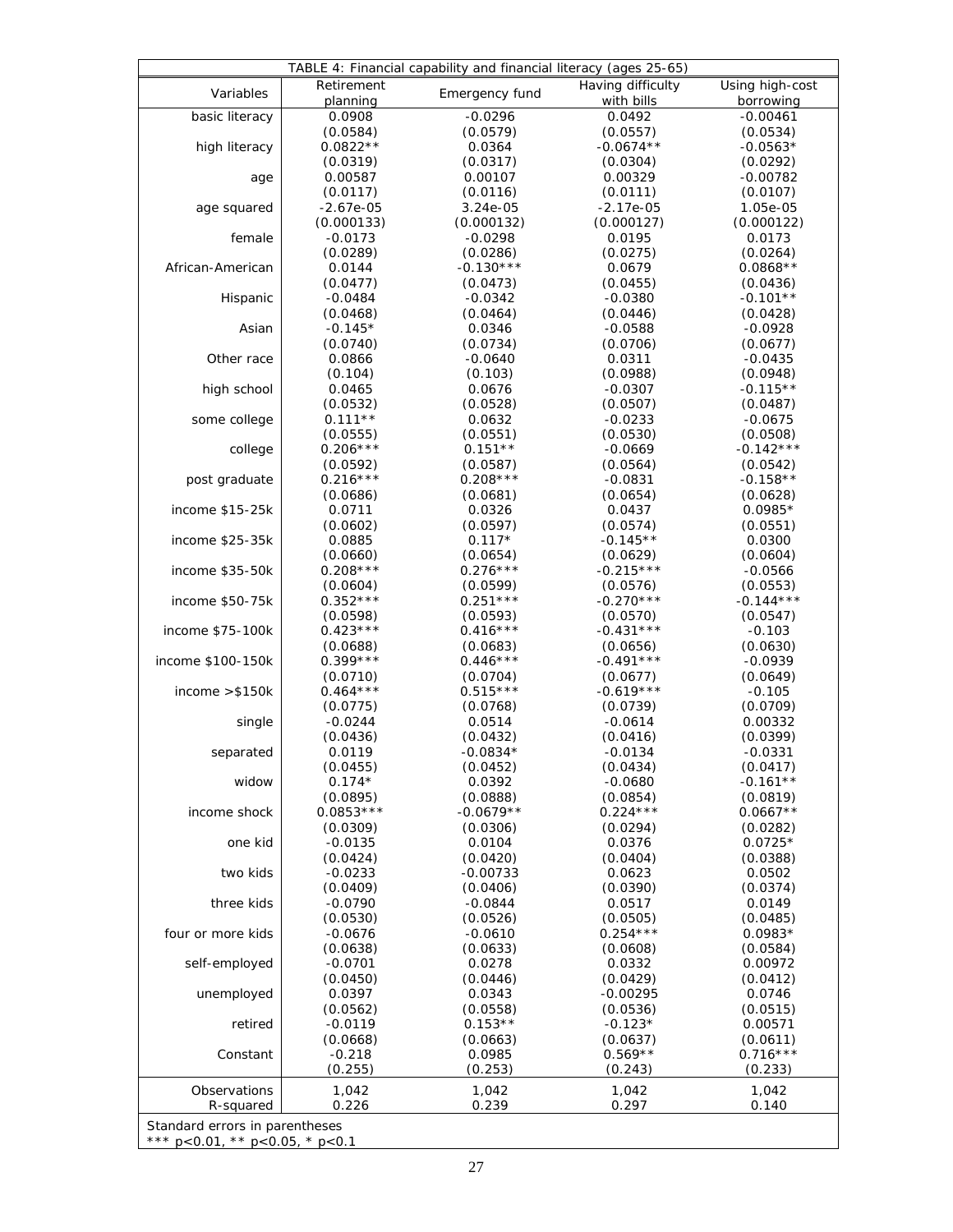| TABLE 5: Financial capability and self-assessed financial literacy (ages 25-65) |                        |                        |                                 |                              |  |  |  |
|---------------------------------------------------------------------------------|------------------------|------------------------|---------------------------------|------------------------------|--|--|--|
| Variables:                                                                      | Retirement<br>planning | Emergency fund         | Having difficulty<br>with bills | Using high-cost<br>borrowing |  |  |  |
| Self-assessment                                                                 | $0.0457***$            | $0.0639***$            | $-0.0468***$                    | 0.00127                      |  |  |  |
|                                                                                 | (0.0100)               | (0.00975)              | (0.00950)                       | (0.00922)                    |  |  |  |
| age                                                                             | 0.00700                | 0.00226                | 0.00229                         | $-0.00902$                   |  |  |  |
|                                                                                 | (0.0116)               | (0.0113)               | (0.0110)                        | (0.0107)                     |  |  |  |
| age squared                                                                     | $-4.07e-05$            | 1.08e-05               | $-7.95e-06$                     | 2.22e-05                     |  |  |  |
|                                                                                 | (0.000132)             | (0.000129)             | (0.000125)                      | (0.000122)                   |  |  |  |
| female                                                                          | $-0.0286$              | $-0.0394$              | 0.0267                          | 0.0204                       |  |  |  |
|                                                                                 | (0.0287)               | (0.0279)               | (0.0272)                        | (0.0263)                     |  |  |  |
| African-American                                                                | 0.0198                 | $-0.125***$            | 0.0638                          | $0.0915**$                   |  |  |  |
|                                                                                 | (0.0476)               | (0.0463)               | (0.0451)                        | (0.0438)                     |  |  |  |
| Hispanic                                                                        | $-0.0687$              | $-0.0416$              | $-0.0259$                       | $-0.0917**$                  |  |  |  |
|                                                                                 | (0.0464)               | (0.0451)               | (0.0440)                        | (0.0427)                     |  |  |  |
| Asian                                                                           | $-0.137*$              | 0.0528                 | $-0.0740$                       | $-0.0939$                    |  |  |  |
|                                                                                 | (0.0737)               | (0.0717)               | (0.0698)                        | (0.0677)                     |  |  |  |
| Other race                                                                      | 0.0659                 | $-0.0887$              | 0.0566                          | $-0.0397$                    |  |  |  |
|                                                                                 | (0.103)                | (0.100)                | (0.0978)                        | (0.0949)                     |  |  |  |
| high school                                                                     | 0.0475                 | 0.0622                 | $-0.0343$                       | $-0.104**$                   |  |  |  |
|                                                                                 | (0.0532)               | (0.0518)               | (0.0504)                        | (0.0489)                     |  |  |  |
| some college                                                                    | $0.116**$              | 0.0534                 | $-0.0218$                       | $-0.0673$                    |  |  |  |
|                                                                                 | (0.0552)<br>$0.212***$ | (0.0537)               | (0.0523)                        | (0.0508)                     |  |  |  |
| college                                                                         |                        | $0.139**$              | $-0.0663$                       | $-0.145***$                  |  |  |  |
|                                                                                 | (0.0588)<br>$0.231***$ | (0.0572)<br>$0.204***$ | (0.0557)<br>$-0.0905$           | (0.0540)<br>$-0.165***$      |  |  |  |
| post graduate                                                                   | (0.0680)               |                        | (0.0644)                        |                              |  |  |  |
| income \$15-25k                                                                 | 0.0569                 | (0.0662)<br>$-0.00858$ | 0.0735                          | (0.0625)<br>$0.0950*$        |  |  |  |
|                                                                                 | (0.0604)               | (0.0588)               | (0.0572)                        | (0.0556)                     |  |  |  |
| income \$25-35k                                                                 | 0.0851                 | 0.0975                 | $-0.121*$                       | 0.0206                       |  |  |  |
|                                                                                 | (0.0657)               | (0.0639)               | (0.0622)                        | (0.0604)                     |  |  |  |
| income \$35-50k                                                                 | $0.192***$             | $0.242***$             | $-0.184***$                     | $-0.0683$                    |  |  |  |
|                                                                                 | (0.0606)               | (0.0590)               | (0.0575)                        | (0.0558)                     |  |  |  |
| income \$50-75k                                                                 | $0.339***$             | $0.202***$             | $-0.231***$                     | $-0.162***$                  |  |  |  |
|                                                                                 | (0.0597)               | (0.0581)               | (0.0565)                        | (0.0549)                     |  |  |  |
| income \$75-100k                                                                | $0.393***$             | $0.351***$             | $-0.375***$                     | $-0.118*$                    |  |  |  |
|                                                                                 | (0.0692)               | (0.0674)               | (0.0656)                        | (0.0636)                     |  |  |  |
| income \$100-150k                                                               | $0.390***$             | $0.394***$             | $-0.454***$                     | $-0.118*$                    |  |  |  |
|                                                                                 | (0.0705)               | (0.0686)               | (0.0668)                        | (0.0648)                     |  |  |  |
| income $> $150k$                                                                | $0.445***$             | $0.457***$             | $-0.576***$                     | $-0.126*$                    |  |  |  |
|                                                                                 | (0.0775)               | (0.0754)               | (0.0734)                        | (0.0712)                     |  |  |  |
| single                                                                          | $-0.0335$              | 0.0357                 | $-0.0526$                       | 0.00639                      |  |  |  |
|                                                                                 | (0.0436)               | (0.0424)               | (0.0413)                        | (0.0401)                     |  |  |  |
| separated                                                                       | 0.00584                | $-0.0927**$            | 0.00172                         | $-0.0377$                    |  |  |  |
|                                                                                 | (0.0455)               | (0.0442)               | (0.0431)                        | (0.0418)                     |  |  |  |
| widow                                                                           | 0.142                  | $-0.00104$             | $-0.0278$                       | $-0.163**$                   |  |  |  |
|                                                                                 | (0.0895)               | (0.0871)               | (0.0848)                        | (0.0823)                     |  |  |  |
| income shock                                                                    | $0.0940***$            | $-0.0511*$             | $0.215***$                      | $0.0653**$                   |  |  |  |
|                                                                                 | (0.0309)               | (0.0300)               | (0.0292)                        | (0.0284)                     |  |  |  |
| one kid                                                                         | $-0.0162$              | 0.00778                | 0.0398                          | $0.0764**$                   |  |  |  |
|                                                                                 | (0.0422)               | (0.0411)               | (0.0400)                        | (0.0388)                     |  |  |  |
| two kids                                                                        | $-0.0215$              | $-0.00673$             | 0.0580                          | 0.0547                       |  |  |  |
|                                                                                 | (0.0409)               | (0.0398)               | (0.0387)                        | (0.0376)                     |  |  |  |
| three kids                                                                      | $-0.100*$              | $-0.117**$             | 0.0756                          | 0.0182                       |  |  |  |
|                                                                                 | (0.0530)               | (0.0516)               | (0.0502)                        | (0.0487)                     |  |  |  |
| four or more kids                                                               | $-0.0742$              | $-0.0589$              | $0.255***$                      | $0.106*$                     |  |  |  |
|                                                                                 | (0.0635)               | (0.0618)               | (0.0602)                        | (0.0584)                     |  |  |  |
| self-employed                                                                   | $-0.0837*$             | 0.0153                 | 0.0390                          | 0.00843                      |  |  |  |
|                                                                                 | (0.0448)               | (0.0435)               | (0.0424)                        | (0.0412)                     |  |  |  |
| unemployed                                                                      | 0.0283                 | 0.0228                 | 0.0121                          | 0.0783                       |  |  |  |
|                                                                                 | (0.0560)               | (0.0545)<br>$0.139**$  | (0.0531)                        | (0.0515)                     |  |  |  |
| retired                                                                         | $-0.0178$              |                        | $-0.122*$                       | 0.00966                      |  |  |  |
|                                                                                 | (0.0668)               | (0.0650)               | (0.0633)<br>$0.782***$          | (0.0615)<br>$0.705***$       |  |  |  |
| Constant                                                                        | $-0.312$               | $-0.178$<br>(0.246)    |                                 |                              |  |  |  |
|                                                                                 | (0.253)                |                        | (0.240)                         | (0.233)                      |  |  |  |
| Observations                                                                    | 1,038                  | 1,038                  | 1,038                           | 1,038                        |  |  |  |
| R-squared                                                                       | 0.231                  | 0.273                  | 0.311                           | 0.138                        |  |  |  |
| Standard errors in parentheses                                                  |                        |                        |                                 |                              |  |  |  |
| *** p<0.01, ** p<0.05, * p<0.1                                                  |                        |                        |                                 |                              |  |  |  |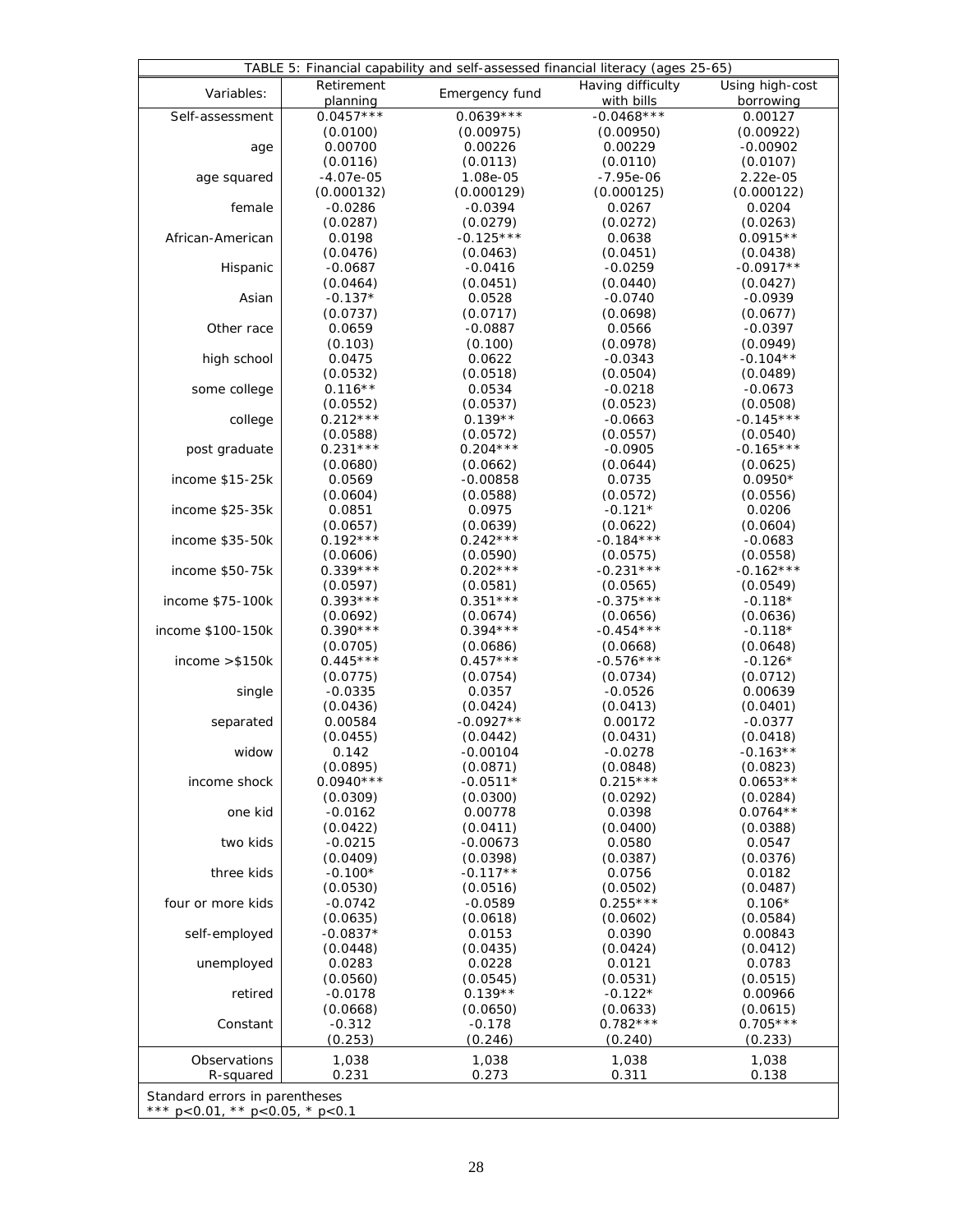| TABLE 6: Using the Social Security statements by demographics                                                                                                                                                                                                                                                                                                                                                                                                                                                                                                                 |       |           |               |         |       |            |       |       |       |                      |          |
|-------------------------------------------------------------------------------------------------------------------------------------------------------------------------------------------------------------------------------------------------------------------------------------------------------------------------------------------------------------------------------------------------------------------------------------------------------------------------------------------------------------------------------------------------------------------------------|-------|-----------|---------------|---------|-------|------------|-------|-------|-------|----------------------|----------|
|                                                                                                                                                                                                                                                                                                                                                                                                                                                                                                                                                                               |       |           | Income        |         |       | <u>Age</u> |       |       |       | Race                 |          |
|                                                                                                                                                                                                                                                                                                                                                                                                                                                                                                                                                                               | Total | $<$ \$25K | $$25-$<br>75K | > \$75K | 18-34 | $35 - 54$  | 55-70 | $71+$ | White | African-<br>American | Hispanic |
| Received<br>statement                                                                                                                                                                                                                                                                                                                                                                                                                                                                                                                                                         | 65%   | 37%       | 74%           | 86%     | 43%   | 81%        | 77%   | 41%   | 73%   | 56%                  | 44%      |
| Used statement<br>for retirement                                                                                                                                                                                                                                                                                                                                                                                                                                                                                                                                              | 21%   | 24%       | 21%           | 18%     | 12%   | 29%        | 36%   | 53%   | 18%   | 31%                  | 25%      |
| <b>Used</b><br>statement for<br>benefits                                                                                                                                                                                                                                                                                                                                                                                                                                                                                                                                      | 25%   | 30%       | 27%           | 21%     | 20%   | 23%        | 52%   | 39%   | 24%   | 35%                  | 24%      |
| Note: This table reports the use of the Social Security statement administered by the Social Security Administration by demographic group. The first<br>row reports the proportion of respondents who have received the statement, the second reports the proportion who have used the statement to<br>decide or adjust the decision when to stop working, and the third reports the proportion of respondents who have used the statement to decide or<br>adjust the decision when to collect their social security benefits. All figures are weighted using survey weights. |       |           |               |         |       |            |       |       |       |                      |          |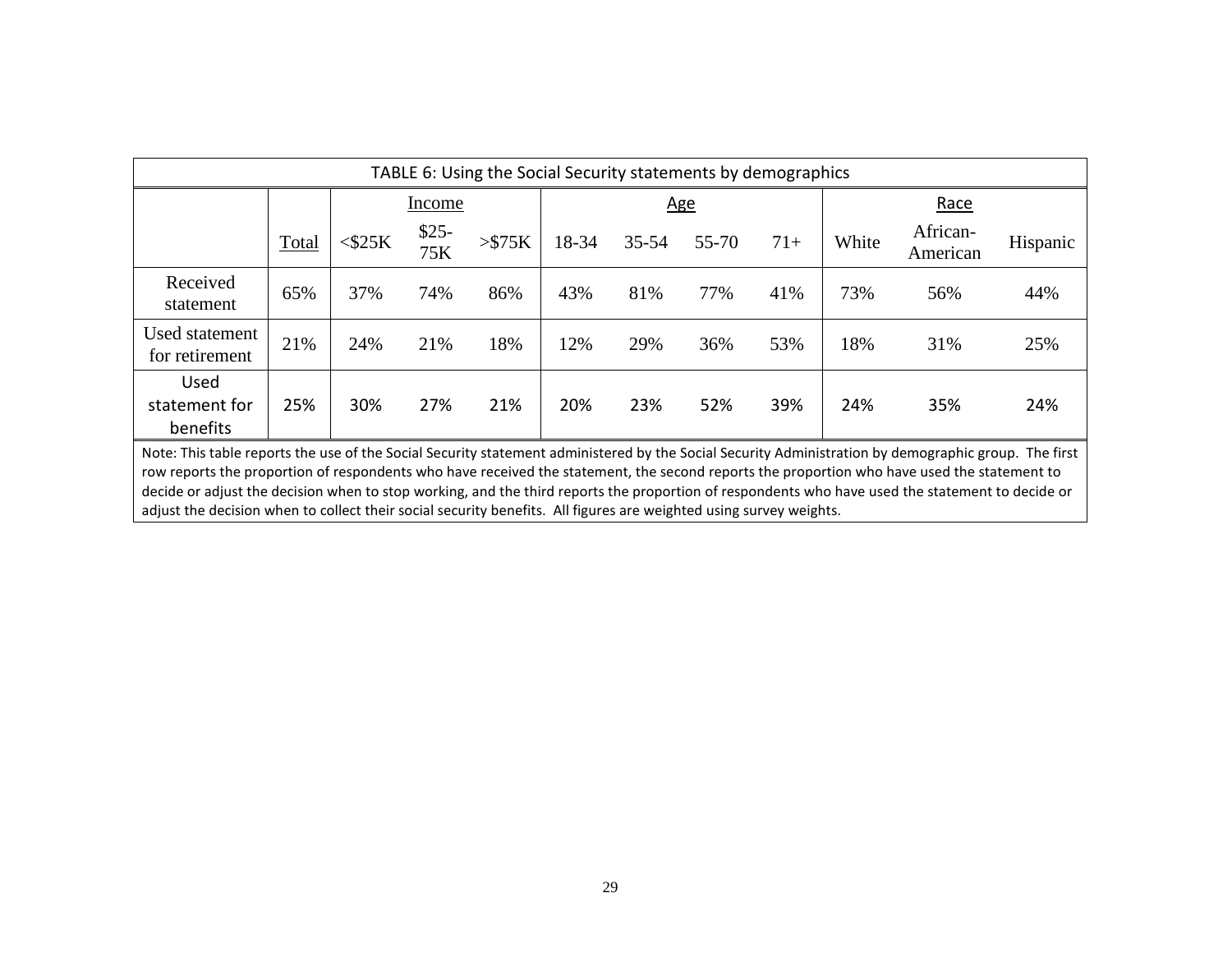| TABLE 7: Using the Social Security statements (ages 25-65) |                        |                         |                        |                          |  |
|------------------------------------------------------------|------------------------|-------------------------|------------------------|--------------------------|--|
| Variables:                                                 | Retirement<br>decision | Claim SSA benefits      | Retirement<br>decision | Claim SSA benefits       |  |
| basic literacy                                             | $-0.0141$              | 0.0481                  | $\overline{a}$         |                          |  |
|                                                            | (0.0689)               | (0.0712)                |                        |                          |  |
| high literacy                                              | 0.0212                 | 0.0536                  |                        |                          |  |
|                                                            | (0.0331)               | (0.0341)                |                        |                          |  |
| Self-assessment                                            |                        |                         | $0.0226**$             | $0.0216*$                |  |
|                                                            | $-0.0204*$             | $-0.0141$               | $-0.0108$<br>$-0.0197$ | $-0.0112$<br>$-0.0132$   |  |
| age                                                        | (0.0123)               | (0.0127)                | $-0.0123$              | $-0.0127$                |  |
| age squared                                                | $0.000324**$           | $0.000295**$            | $0.000315**$           | $0.000284**$             |  |
|                                                            | (0.000139)             | (0.000144)              | $-0.000139$            | $-0.000144$              |  |
| female                                                     | $-0.0165$              | $-0.0105$               | $-0.0176$              | $-0.0168$                |  |
|                                                            | (0.0297)               | (0.0307)                | $-0.0294$              | $-0.0304$                |  |
| African-American                                           | $0.119**$              | 0.0849                  | $0.117**$              | 0.0832                   |  |
|                                                            | (0.0506)               | (0.0522)                | $-0.0502$              | $-0.052$                 |  |
| Hispanic                                                   | 0.0581                 | 0.00993                 | 0.0534                 | $-0.000824$              |  |
|                                                            | (0.0500)               | (0.0516)                | $-0.0496$              | $-0.0514$                |  |
| Asian                                                      | $-0.0121$              | $-0.00680$              | $-0.0101$              | $-0.00571$               |  |
|                                                            | (0.0738)               | (0.0762)                | $-0.0735$              | $-0.0761$                |  |
| Other race                                                 | 0.155<br>(0.108)       | 0.168<br>(0.112)        | 0.151<br>$-0.108$      | 0.163<br>$-0.112$        |  |
| high school                                                | $-0.0305$              | $-0.0803$               | $-0.0357$              | $-0.0852$                |  |
|                                                            | (0.0582)               | (0.0601)                | $-0.0578$              | $-0.0598$                |  |
| some college                                               | $-0.0825$              | $-0.110*$               | $-0.0851$              | $-0.105*$                |  |
|                                                            | (0.0596)               | (0.0615)                | $-0.0591$              | $-0.0612$                |  |
| college                                                    | $-0.0198$              | $-0.0902$               | $-0.0241$              | $-0.0871$                |  |
|                                                            | (0.0621)               | (0.0641)                | $-0.0617$              | $-0.0639$                |  |
| post graduate                                              | $-0.0549$              | $-0.0845$               | $-0.0553$              | $-0.0741$                |  |
|                                                            | (0.0694)               | (0.0716)                | $-0.0688$              | $-0.0712$                |  |
| income \$15-25k                                            | 0.0130                 | 0.0611                  | $-0.00704$             | 0.0482                   |  |
|                                                            | (0.0747)               | (0.0771)                | $-0.0747$              | $-0.0773$                |  |
| income \$25-35k                                            | 0.0313                 | 0.0114                  | 0.023                  | 0.0138                   |  |
| income \$35-50k                                            | (0.0800)<br>0.0391     | (0.0826)<br>0.0279      | $-0.0795$<br>0.0249    | $-0.0822$<br>0.0238      |  |
|                                                            | (0.0750)               | (0.0774)                | $-0.0749$              | $-0.0775$                |  |
| income \$50-75k                                            | 0.0674                 | 0.0997                  | 0.0478                 | 0.096                    |  |
|                                                            | (0.0735)               | (0.0759)                | $-0.0735$              | $-0.076$                 |  |
| income \$75-100k                                           | 0.0544                 | 0.0365                  | 0.0308                 | 0.0277                   |  |
|                                                            | (0.0810)               | (0.0836)                | $-0.0812$              | $-0.084$                 |  |
| income \$100-150k                                          | 0.0301                 | 0.00308                 | 0.0129                 | 0.00435                  |  |
|                                                            | (0.0827)               | (0.0853)                | $-0.0822$              | $-0.0851$                |  |
| income > \$150k                                            | $-0.0234$              | $-0.0507$               | $-0.0437$              | $-0.0556$                |  |
|                                                            | (0.0883)<br>$0.0823*$  | (0.0911)<br>$0.0869*$   | $-0.0882$<br>$0.0781*$ | $-0.0913$<br>$0.0860*$   |  |
| single                                                     | (0.0466)               | (0.0481)                | $-0.0465$              | $-0.0481$                |  |
| separated                                                  | $0.0966**$             | 0.0548                  | $0.0936*$              | 0.051                    |  |
|                                                            | (0.0483)               | (0.0499)                | $-0.0481$              | $-0.0498$                |  |
| widow                                                      | $-0.158$               | $-0.0712$               | $-0.179*$              | $-0.091$                 |  |
|                                                            | (0.100)                | (0.103)                 | $-0.0999$              | $-0.103$                 |  |
| income shock                                               | 0.00773                | $0.0658**$              | 0.0126                 | $0.0701**$               |  |
|                                                            | (0.0314)               | (0.0324)                | $-0.0314$              | $-0.0324$                |  |
| one kid                                                    | $-0.0623$              | $-0.0425$               | $-0.0617$              | $-0.0438$                |  |
| two kids                                                   | (0.0418)               | (0.0432)                | $-0.0417$              | $-0.0431$                |  |
|                                                            | $-0.0571$<br>(0.0414)  | $-0.0985**$<br>(0.0427) | $-0.0538$<br>$-0.0413$ | $-0.0959**$<br>$-0.0427$ |  |
| three kids                                                 | $-0.0449$              | $-0.0900*$              | $-0.0548$              | $-0.0995*$               |  |
|                                                            | (0.0528)               | (0.0545)                | $-0.0527$              | $-0.0546$                |  |
| four or more kids                                          | $-0.0295$              | $-0.0883$               | $-0.027$               | $-0.0883$                |  |
|                                                            | (0.0640)               | (0.0660)                | $-0.0638$              | $-0.066$                 |  |
| self-employed                                              | $-0.0720$              | $-0.0443$               | $-0.0746*$             | $-0.052$                 |  |
|                                                            | (0.0455)               | (0.0469)                | $-0.0449$              | $-0.0464$                |  |
| unemployed                                                 | $-0.0444$              | $-0.0440$               | $-0.0439$              | $-0.0449$                |  |
|                                                            | (0.0594)               | (0.0613)                | $-0.0591$              | $-0.0612$                |  |
| Constant                                                   | 0.453                  | 0.235                   | 0.347                  | 0.192                    |  |
|                                                            | (0.276)                | (0.285)                 | $-0.273$               | $-0.282$                 |  |
| Observations                                               | 764                    | 764                     | 764                    | 764                      |  |
| R-squared                                                  | 0.101                  | 0.164                   | 0.106                  | 0.164                    |  |
| Standard errors in parentheses                             |                        |                         |                        |                          |  |
| *** p<0.01, ** p<0.05, * p<0.1                             |                        |                         |                        |                          |  |